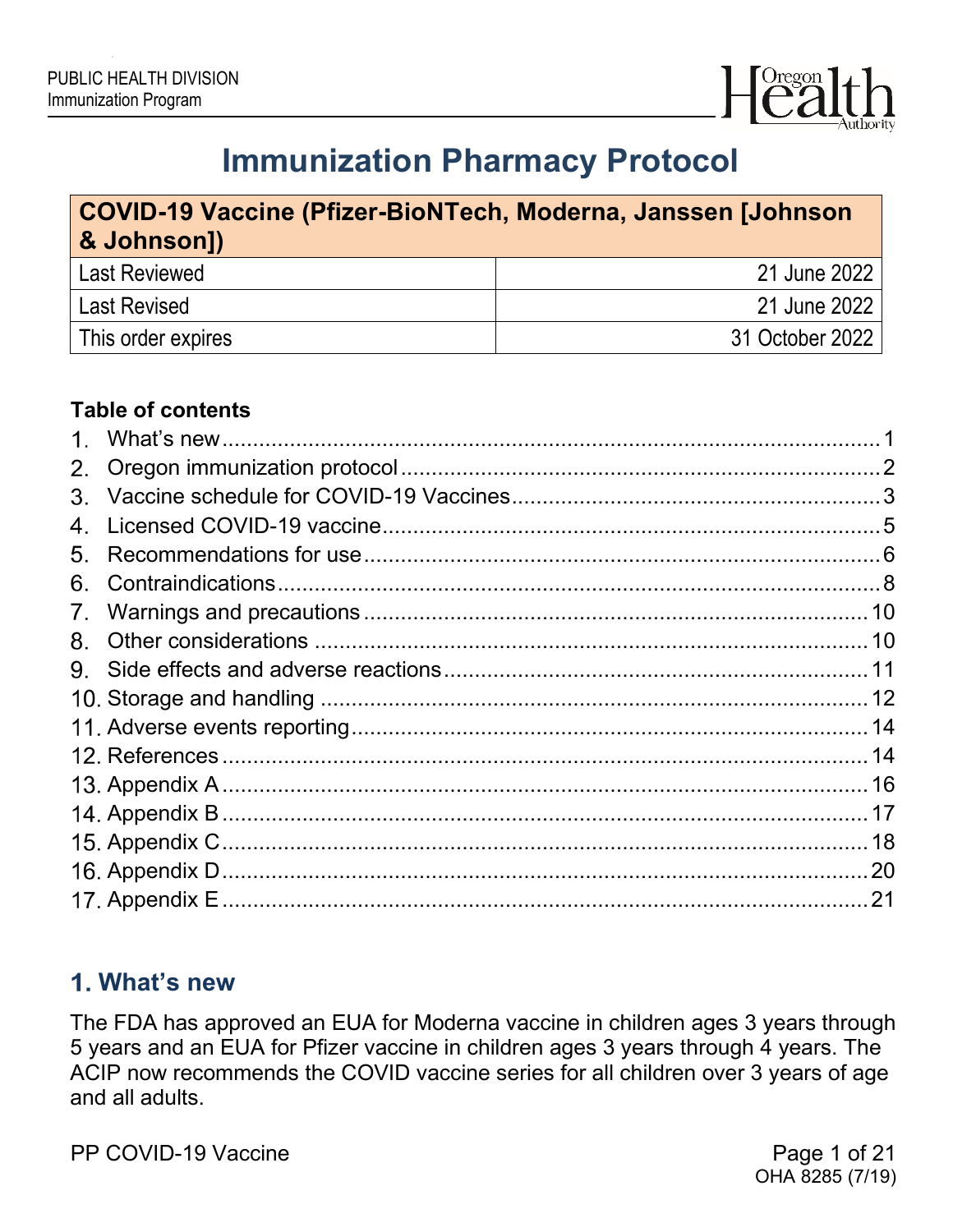The ACIP recommends a booster dose of Pfizer vaccine for children 5 through 11 years of age at least 5 months after the previous dose. Immunocompromised children can receive the booster at least 3 months after the previous dose.

## <span id="page-1-0"></span>**Oregon immunization protocol**

- A. Check the ALERT Immunization Information System (IIS) to determine whether the patient needs this vaccine. If ALERT IIS is unavailable, use available documentation and patient statement.
- B. Screen client for contraindications and precautions.
- C. Provide a Vaccine Information [Fact Sheet for Recipients and Caregivers,](https://www.fda.gov/media/144414/download) and answer any questions. People aged 15–17 years may consent for their own vaccinations and do not need a parent to consent or to be present. For more information, see appendix D.
- D. Record all required data elements in the client's permanent health record.
- E. Verify needle length for IM injection.
- F. To avoid injury related to vaccine administration, make sure staff who administer vaccines recognize the anatomic landmarks for identifying the vastus lateralis or deltoid muscle and use proper IM administration technique.
- G. For Pfizer vaccine only: thaw, if needed. The purple-, orange<sup>5</sup>- and maroon  $cap<sup>7</sup>$ formulations require reconstitution; the gray formulation is ready to administer $1,7$

For Moderna vaccine only: thaw vaccine prior to administration.3

- H. Administer a dose of Pfizer<sup>1,5</sup> or Moderna<sup>3</sup> COVID-19 vaccine according to ACIP recommendations and the vaccine package insert. See section 3 for vaccine volume and spacing based on age and vaccine formulation.
- I. Janssen vaccine may be used in an adult patient only if there is a contraindication to an mRNA vaccine; or if the recipient refuses an mRNA vaccine, after a discussion of the risks and benefits of the Janssen vaccine.<sup>4</sup>
- J. Persons who are immunocompromised and were vaccinated with an mRNA vaccine should receive a three-dose primary series of the same vaccine brand. A different brand of vaccine may be used if the same brand is unknown or unavailable $^2$
- K. Persons who are immunocompromised and who received Janssen vaccine should receive an additional dose of Pfizer or Moderna vaccine. If they received one Janssen dose, give a mRNA vaccine ≥28 days after the first dose. If they received two Janssen doses, give a mRNA vaccine ≥2 months after the second Janssen dose. For more specific information, see appendix E.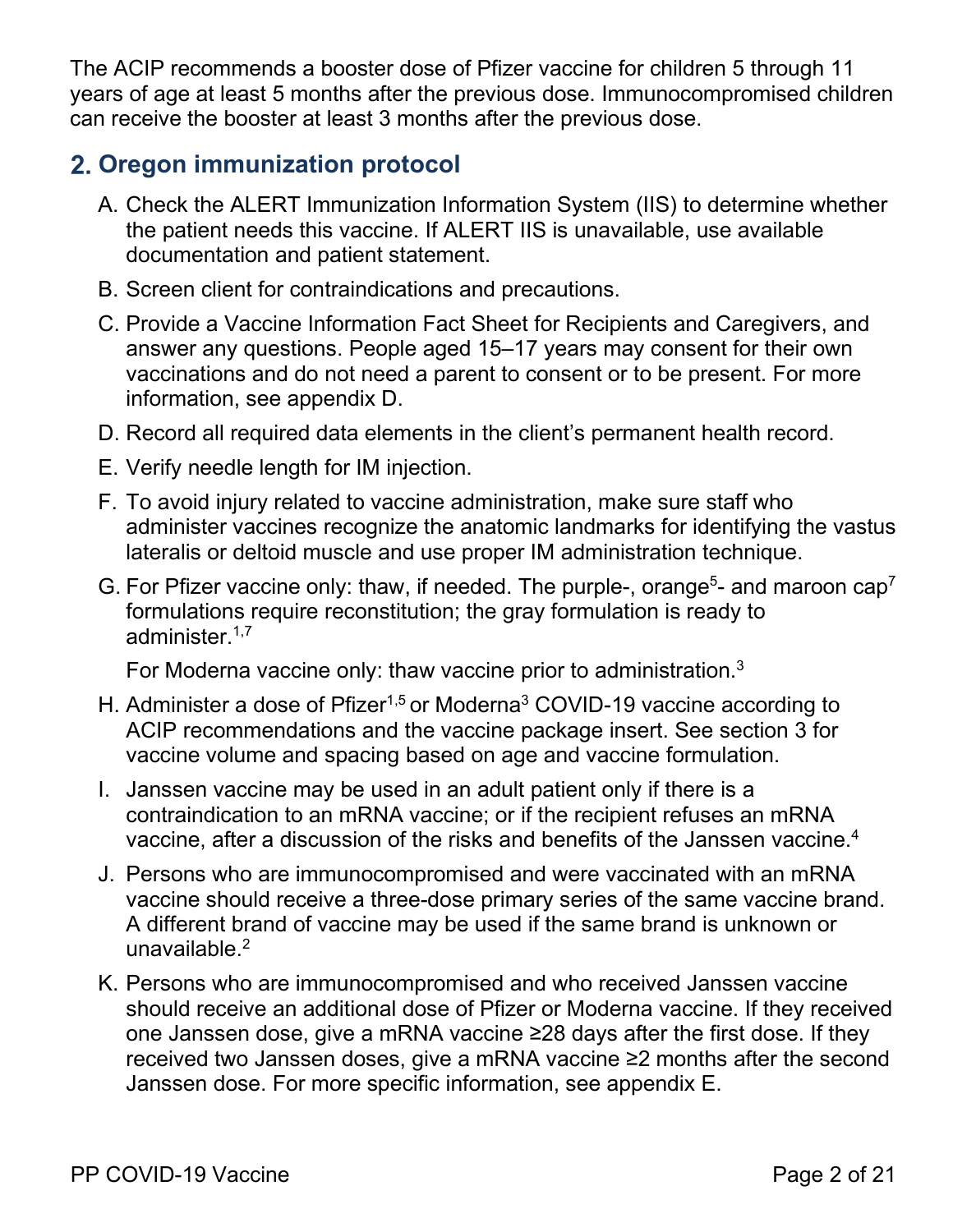- L. COVID-19 vaccines appear to be more reactogenic than most.<sup>2</sup> Inform patient that symptoms of immune system activation are normal (see Table) and should improve without intervention in 12–24 hours.
- M.Anaphylaxis has been reported after COVID-19 vaccination. Vaccinator must be prepared to respond to a severe allergic reaction. See Section 6 for a list of excipients.
- N. Ask patient to remain seated in the clinic for 15 minutes after vaccination to decrease the risk of injury should they faint. Patients with a history of severe allergic reactions should be asked to remain for 30 minutes. $^{\rm 2}$
- O. Report all administered COVID-19 doses to ALERT IIS within 72 hours of administration.

#### Pharmacist Signature **Date** Date Date

## <span id="page-2-0"></span>**Vaccine schedule for COVID-19 Vaccines**

| Dose and Route: Pfizer Pediatric mRNA vaccine 0.2 mL, 3 µg, IM <sup>5</sup> |                                  |                                  |                            |  |
|-----------------------------------------------------------------------------|----------------------------------|----------------------------------|----------------------------|--|
| <b>Dose</b>                                                                 | <b>Minimum acceptable</b><br>age | <b>Maximum</b><br>acceptable age | Minimum acceptable spacing |  |
|                                                                             | 3 years                          | through 4 years                  |                            |  |
|                                                                             |                                  | $(5 \text{ yrs})$                | 21 days                    |  |
| 3                                                                           |                                  |                                  | 8 weeks                    |  |

#### **Preferred vaccines**<sup>2</sup>

| <b>IM</b>      | Dose and Route: Moderna Pediatric mRNA vaccine 0.25 mL, 25 µg, |                                       |                            |  |  |
|----------------|----------------------------------------------------------------|---------------------------------------|----------------------------|--|--|
| <b>Dose</b>    | Minimum acceptable                                             | Maximum acceptable                    | Minimum acceptable spacing |  |  |
|                | age                                                            | age                                   |                            |  |  |
|                | 3 years                                                        | through 5 years                       |                            |  |  |
| $\mathfrak{D}$ |                                                                | $(56 \text{ yrs})$                    | 28 days                    |  |  |
| $3^*$          | 3 years for certain*<br>immunocompromised<br>patients          | through 5 years<br>$(56 \text{ yrs})$ | At least 28 days           |  |  |

\*Only for certain patients who are moderately to severely immunocompromised. See Section 5.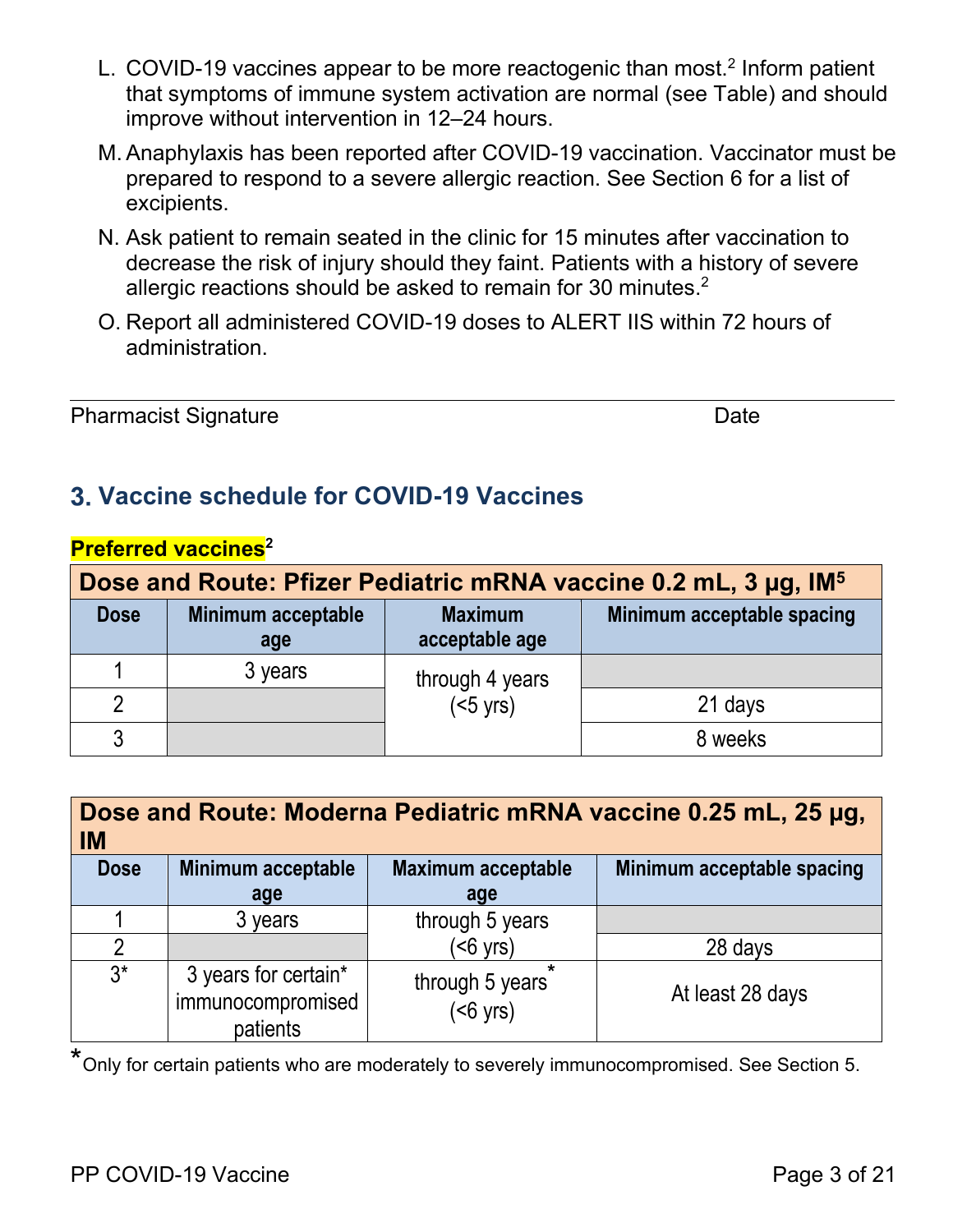|                      | Dose and Route: Pfizer Pediatric mRNA vaccine 0.2 mL, 10 µg, IM <sup>5</sup> |                                  |                                                                   |  |  |  |
|----------------------|------------------------------------------------------------------------------|----------------------------------|-------------------------------------------------------------------|--|--|--|
| <b>Dose</b>          | <b>Minimum acceptable</b><br>age                                             | <b>Maximum</b><br>acceptable age | Minimum acceptable spacing                                        |  |  |  |
|                      | 5 years                                                                      | 11 years                         |                                                                   |  |  |  |
| $\mathfrak{D}$       |                                                                              | 12 years*                        | 21 days                                                           |  |  |  |
| 3                    |                                                                              | 12 years*1                       | 28 days                                                           |  |  |  |
| Booster <sup>6</sup> |                                                                              | 12 years*                        | 5 months after primary dose 2 or<br>3 months after primary dose 3 |  |  |  |

\*Children who turn 12 years of age between the first and second doses may receive either the pediatric or the adolescent/adult formulation.<sup>2</sup>

†Only for certain patients who are moderately to severely immunocompromised. See Section 5.

| Dose and Route: Pfizer mRNA vaccine 0.3 mL, 30 µg, IM <sup>1</sup> |                                                                                     |                                                                   |  |  |
|--------------------------------------------------------------------|-------------------------------------------------------------------------------------|-------------------------------------------------------------------|--|--|
| <b>Dose</b>                                                        | Minimum acceptable age                                                              | Minimum acceptable spacing                                        |  |  |
|                                                                    | 12 years                                                                            |                                                                   |  |  |
| $\overline{2}$                                                     |                                                                                     | 21 days                                                           |  |  |
| $3^*$                                                              |                                                                                     | 28 days                                                           |  |  |
| Booster#<br>1 <sup>2</sup>                                         |                                                                                     | 5 months after primary dose 2 or<br>3 months after primary dose 3 |  |  |
| <b>Booster</b><br>$#2^2$                                           | 12 years for certain*<br>immunocompromised patients; 50<br>years for healthy adults | 4 months after booster dose #1                                    |  |  |

\*Only for certain patients who are moderately to severely immunocompromised. See Section 5.2

| Dose and Route: Moderna mRNA vaccine 0.5 mL, 100 µg, IM <sup>3</sup>            |          |                            |  |  |
|---------------------------------------------------------------------------------|----------|----------------------------|--|--|
| Minimum acceptable age<br><b>Dose</b>                                           |          | Minimum acceptable spacing |  |  |
| 1.                                                                              | 18 years |                            |  |  |
| $\overline{2}$                                                                  |          | 28 days                    |  |  |
| $3^*$                                                                           |          | 28 days                    |  |  |
| Booster Dose and Route: Moderna mRNA vaccine 0.25 mL, 50 µg,<br>IM <sup>3</sup> |          |                            |  |  |

| Dose                  | Minimum acceptable age | Minimum acceptable spacing                                        |
|-----------------------|------------------------|-------------------------------------------------------------------|
| <b>Booster</b><br>#12 | 18 years               | 5 months after primary dose 2 or<br>3 months after primary dose 3 |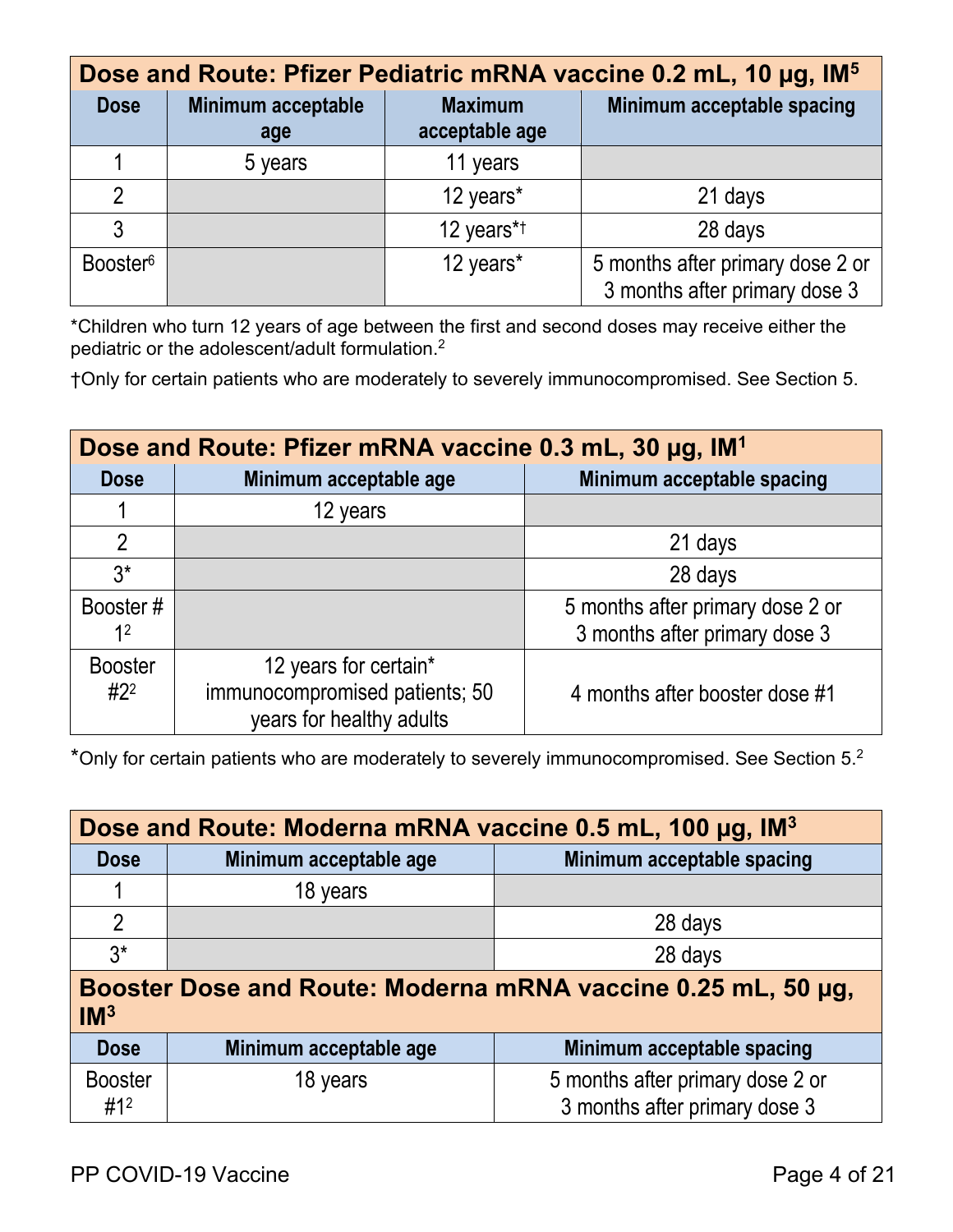| <b>Booster</b> | 18 years for certain*          | 4 months after booster dose #1 |
|----------------|--------------------------------|--------------------------------|
| $#2^2$         | immunocompromised patients; 50 |                                |
|                | years for healthy adults       |                                |

\*Only for certain patients who are moderately to severely immunocompromised. See Section 5.<sup>2</sup>

## Not a preferred vaccine. Use only after risk/benefit discussion with patient<sup>4</sup>

#### **Dose and Route: Janssen Ad26 vaccine¶ 0.5 mL, 5×1010 viral**   $n$ articles, IM<sup>4</sup>

|                      | <u>Pen arvive, ma</u>  |                                                                                   |  |  |  |
|----------------------|------------------------|-----------------------------------------------------------------------------------|--|--|--|
| <b>Dose</b>          | Minimum acceptable age | Minimum acceptable spacing                                                        |  |  |  |
|                      | 18 years               |                                                                                   |  |  |  |
| $2*120$              |                        | 28 days                                                                           |  |  |  |
| <b>Booster</b><br>#1 |                        | 2 months after primary dose 1 or 2                                                |  |  |  |
| <b>Booster</b><br>#2 |                        | A dose of a mRNA vaccine may be given at<br>least 4 months after booster dose #1. |  |  |  |

¶ For use only in individuals 18 years of age and older for whom other FDA-authorized or approved COVID-19 vaccines are not accessible or clinically appropriate, and in individuals 18 years of age and older who elect to receive the Janssen COVID-19 vaccine because they would otherwise not receive a COVID-19 vaccine. 4

\*Only for certain patients who are moderately to severely immunocompromised. See Section 5.<sup>2</sup>

†An mRNA vaccine should be used for this dose.

## <span id="page-4-0"></span>**Licensed COVID-19 vaccines**

| <b>Product Name</b>                   | <b>Vaccine</b><br><b>Components</b> | <b>Presentation</b>                      | <b>Acceptable</b><br>age range | <b>Thimerosal</b> |
|---------------------------------------|-------------------------------------|------------------------------------------|--------------------------------|-------------------|
| <b>Preferred vaccines</b>             |                                     |                                          |                                |                   |
| <b>BNT162b2t</b><br>(Pfizer/BioNTech) | <b>mRNA</b>                         | 2.2-mL, 10-dose vial                     | 6 months -<br>4years           | <b>No</b>         |
| mRNA-1273 (Moderna)                   | <b>mRNA</b>                         | 2.5-mL, 10-dose vial                     | $6$ months $-$<br>5 years      | <b>No</b>         |
| <b>BNT162b2</b>                       | <b>mRNA</b>                         | 2.6-mL, 10-dose<br>vial <sup>5</sup>     | $5-11$ years                   | <b>No</b>         |
| (Pfizer/BioNTech)                     |                                     | 2.25-mL, 6-dose<br>vial <sup>1</sup>     | $\geq$ 12 years                |                   |
| mRNA-1273 (Moderna) $3$               | mRNA                                | 5.0-mL, 10-dose vial<br>or 14-dose* vial | $\geq$ 18 years                | <b>No</b>         |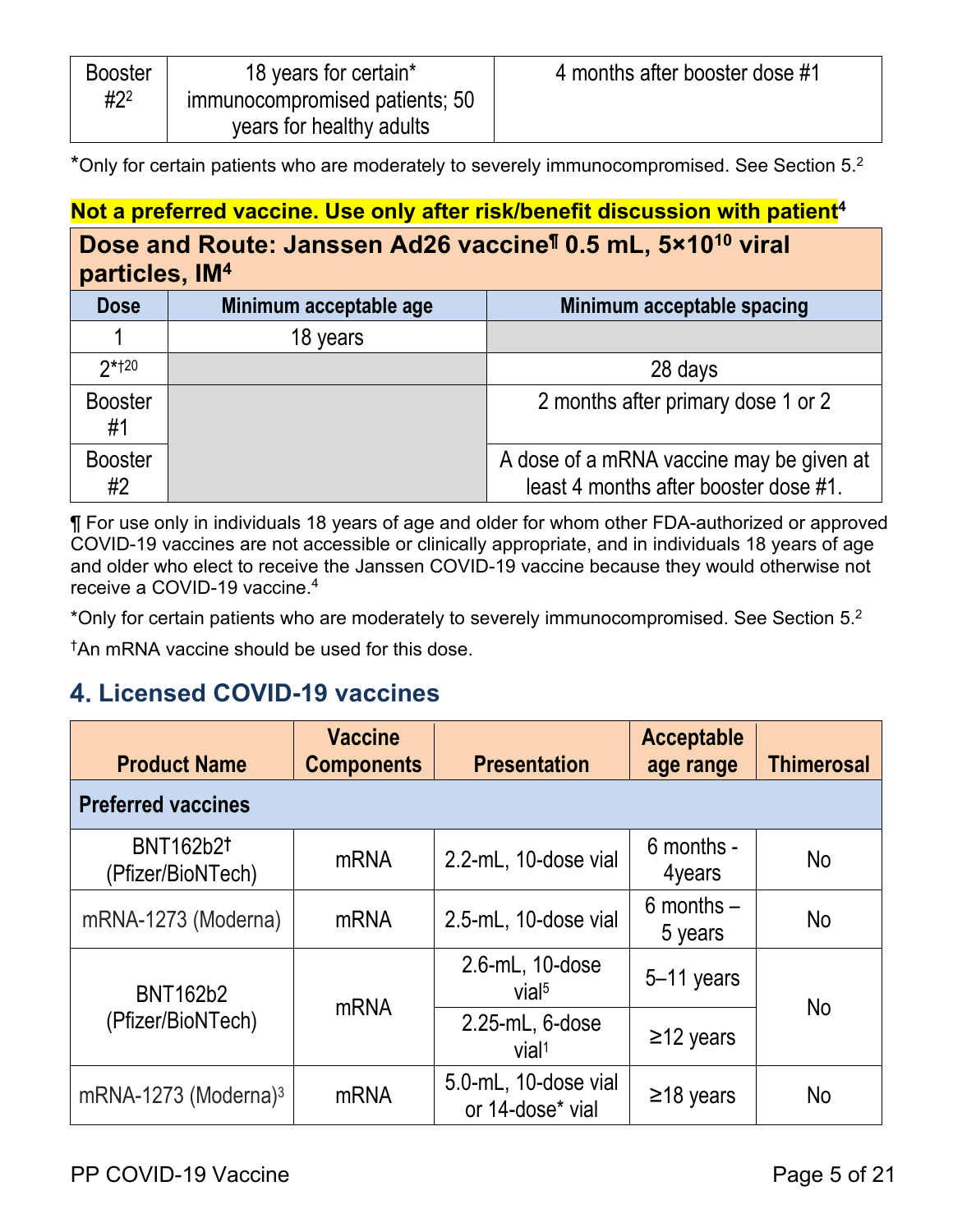**Use only after risk/benefit discussion with patient**

| Ad26.COV2.S<br>$(Janssen)^4$ | recombinant<br>adenovirus<br>type 26 | 2.5-mL, 5-dose vial | $\geq$ 18 years | No |
|------------------------------|--------------------------------------|---------------------|-----------------|----|

**\***Moderna vial stoppers may not be punctured more than 20 times. Any remaining doses must be discarded.

**†**The vial labels may state "Age 2y to < 5y" or "Age 6m to < 5y" and carton labels may state "For age 2 years to < 5 years" or "For age 6 months to < 5 years". Vials with either printed age range can be used for individuals 6 months through 4 years of age.<sup>9</sup>

## <span id="page-5-0"></span>**5. Recommendations for use<sup>2</sup>**

- A. A mRNA COVID-19 vaccine series should be offered to all persons aged 3 years and older.
- B. Covid-19 vaccines are not interchangeable. The same mRNA vaccine product should be used for all doses of the primary series. Only in exceptional situations in which the mRNA vaccine product administered for previous doses is not available, either age-appropriate available mRNA Covid-19 vaccine may be administered to complete the primary vaccine series.<sup>9</sup>
- C. Children should receive age-appropriate vaccine formulation and follow the schedule based on their age on the day of vaccination, regardless of their size and weight. If a person moves from a younger age group to an older age group during the primary series or between primary series and receipt of the booster dose(s), they should receive the vaccine dosage for the older age group for all subsequent doses.<sup>9</sup>
- D. Children 3 years through 5 years who received the two-dose primary series of Moderna and are moderately to severely immunocompromised should be offered a third dose of Moderna COVID-19 vaccine ≥28 days after their previous dose. This dose is considered an additional primary dose, not a booster dose. Pfizer is recommended as a three-dose series for this age group regardless of immunocompetency status. $^9$
- E. For healthy patients 12–64 years of age and especially for males ages 12–39 years of age, an 8-week interval may be optimal to balance disease protection and vaccine risk. Adults ≥65 years of age, patients who are immunocompromised, and others who need rapid protection should continue to be vaccinated using the minimum interval.
- F. All persons over 5 years of age who are moderate to severely immunocompromised should be offered an additional dose of either Pfizer or Moderna COVID-19 vaccine ≥28 days after their previous dose. This dose is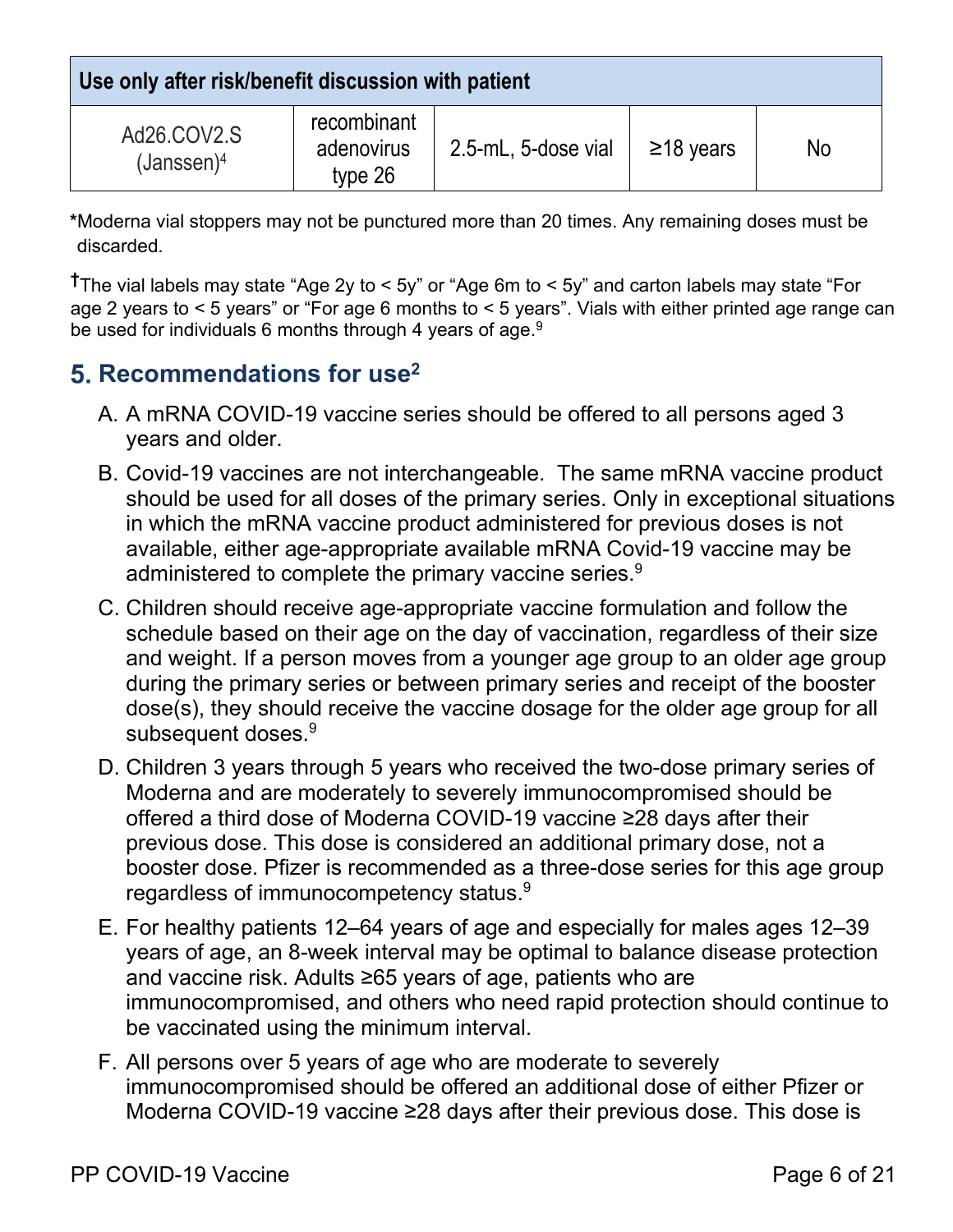considered an additional primary series dose, not a booster dose. The additional dose should be the same brand as previously received, if possible, except for patients who received Janssen. An mRNA vaccine should be used for these patients, see appendix E for more information. Only Pfizer COVID-19 vaccine may be used for children 5–17 years of age.

Conditions causing moderate to severe immunodeficiency include:

- o Active treatment for solid tumor and hematologic malignancies
- o Receipt of solid-organ transplant and taking immunosuppressive therapy
- o Receipt of CAR[\\*-](#page-6-0)T-cell or hematopoietic cell transplant (HCT) within 2 years of transplantation or taking immunosuppression therapy
- o Moderate or severe primary immunodeficiency (e.g., DiGeorge, Wiskott-Aldrich syndromes)
- o Advanced or untreated HIV infection (people with HIV and CD4 cell counts <200/mm3, history of an AIDS-defining illness without immune reconstitution, or clinical manifestations of symptomatic HIV)
- o Active treatment with high-dose corticosteroids (i.e., ≥20 mg prednisone or equivalent per day)
- o alkylating agents, antimetabolites, transplant-related immunosuppressive drugs, cancer chemotherapeutic agents classified as severely immunosuppressive, TNF blockers, and other biologic agents that are immunosuppressive or immunomodulatory.

\* Chimeric antigen receptor. Added to a patient's T lymphocytes so that they recognize and attack cancer cells.

- G. Children who turn 12 years of age after their first dose of Pfizer vaccine may be given either the pediatric formulation (orange cap) or adolescent/adult formulation (purple cap) of Pfizer for the second dose.
- H. People 5–17 years of age who completed a Pfizer vaccine series are encouraged to receive a booster dose of Pfizer vaccine ≥5 months after their last dose. $6$  For patients who are immunocompromised, the booster may be offered 3 months after completion of the primary series.
- I. Persons ≥18 years of age who completed a Moderna mRNA primary vaccine series ≥5 months ago should receive a booster dose. For patients who are immunocompromised, the interval may be shortened to 3 months.
- <span id="page-6-0"></span>J. Persons ≥50 years of age, and certain immunocompromised persons 12–49 years of age, should receive a second booster dose of mRNA vaccine at least 4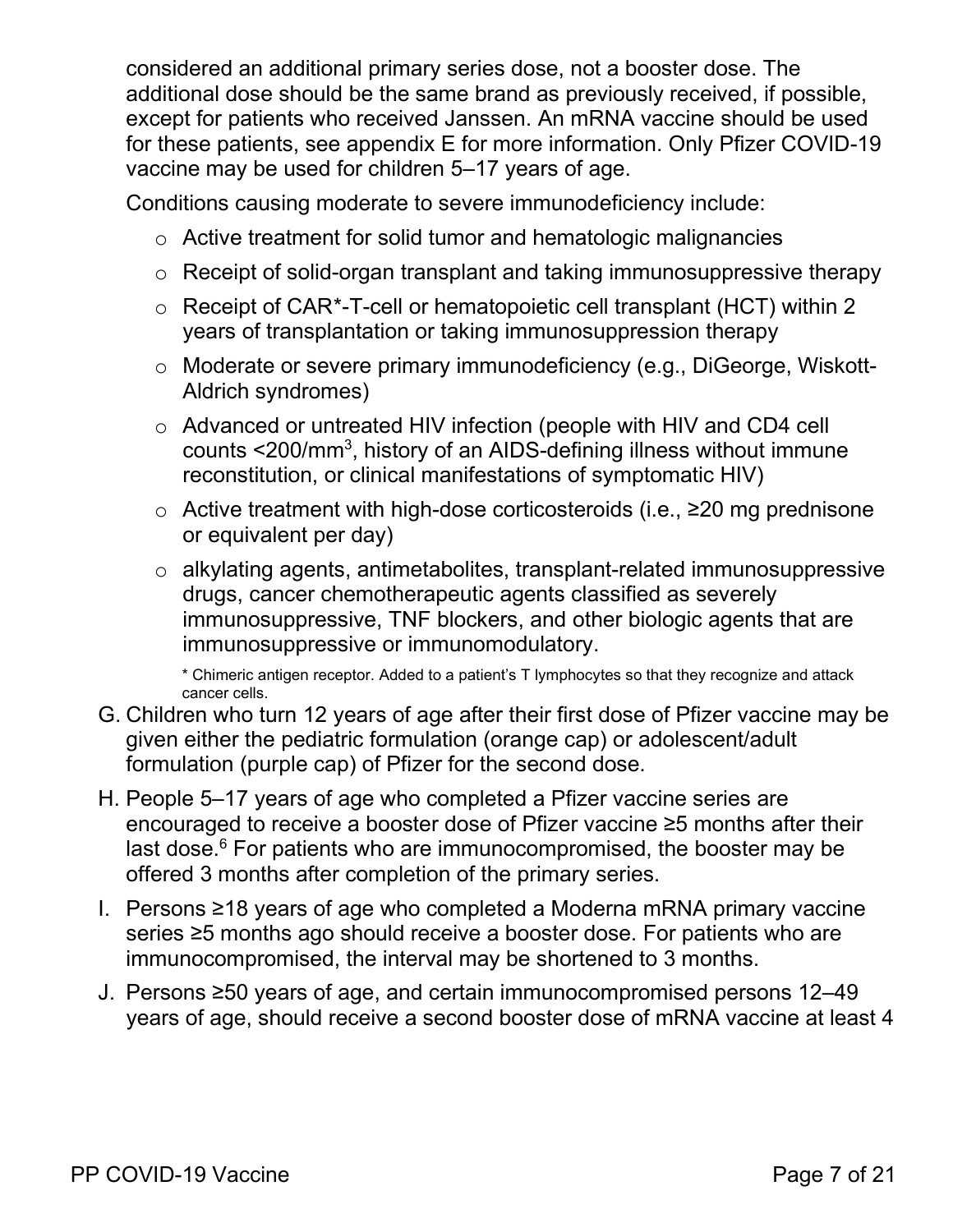months after their previous booster dose. In children 12–17 years of age, only Pfizer vaccine may be used.

- K. Persons who are ≥18 years of age and received the Janssen vaccine ≥2 months ago should receive a mRNA booster dose.
- L. Persons ≥18 years of age who received primary and booster doses of Janssen vaccine may be offered a second booster dose of a mRNA vaccine ≥4 months after their previous Janssen booster dose.
- M.Some persons vaccinated as part of a clinical trial or vaccinated outside of the United States may be eligible for a booster dose of a mRNA vaccine. See Appendix C for more information.
- N. Persons ≥5 years of age who are immunocompromised and were vaccinated outside the U.S. may receive an additional primary dose mRNA COVID-19 vaccine ≥28 days after their previous dose. Only Pfizer may be used in children <18 years of age.
- O. Recipients of HCT, CAR-T-cell, or other B-cell depleting therapies who received doses of COVID-19 vaccine prior to or during treatment should be revaccinated for doses received before or during treatment.
- P. Based on clinical judgement, revaccination may also be considered once immune competence is regained for people who received COVID-19 vaccine doses during chemotherapy or radiation treatment.
- Q. An additional primary dose of an mRNA COVID-19 vaccine (if revaccinated with a 2-dose mRNA COVID-19 vaccine primary series) is recommended as part of revaccination for persons who continue to have moderate or severe immune compromise. The additional primary dose of an mRNA COVID-19 vaccine should be administered at least 28 days after the second dose. A patient's clinical team is best positioned to determine the degree of immune compromise and appropriate timing of vaccination.

## <span id="page-7-0"></span>**Contraindications**<sup>4</sup>

Do not administer the Janssen COVID-19 vaccine to individuals with a history of thrombosis with thrombocytopenia following the Janssen COVID-19 Vaccine or any other adenovirus-vectored COVID-19 vaccines (e.g., AstraZeneca's COVID-19 vaccine which is not authorized or approved in the United States).<sup>4</sup>

Severe allergic reaction (e.g., anaphylaxis) to a previous dose or to any vaccine component.

| <b>Vaccine</b>                 | <b>Vaccine Excipient Summary</b>                        |
|--------------------------------|---------------------------------------------------------|
| BNT162b2                       | Lipids (0.43 mg (4-hydroxybutyl)azanediyl)bis(hexane-   |
| (Pfizer/BioNTech) <sup>1</sup> | 6,1-diyl)bis(2-hexyldecanoate), 0.05 mg 2[(polyethylene |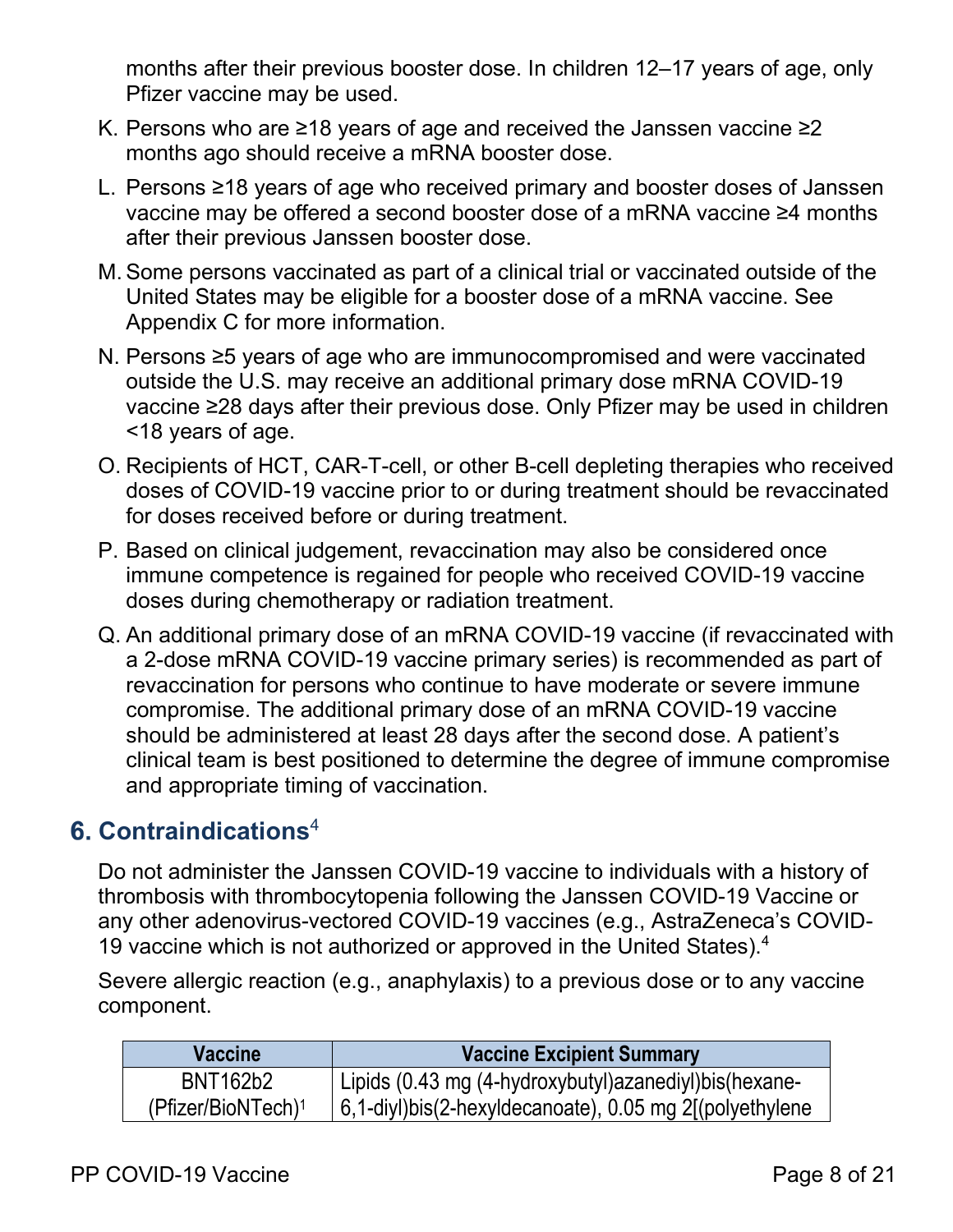| [purple cap]                                                                                | glycol)-2000]-N,N-ditetradecylacetamide, 0.09 mg 1,2-<br>distearoyl-sn-glycero-3-phosphocholine, and 0.2 mg<br>cholesterol), 0.01 mg potassium chloride, 0.01 mg<br>monobasic potassium phosphate, 0.36 mg sodium<br>chloride, 0.07 mg dibasic sodium phosphate dihydrate,<br>and 6 mg sucrose. The diluent (0.9% Sodium Chloride<br>Injection, USP) contributes an additional 2.16 mg<br>sodium chloride per dose. Vaccine contains no<br>preservative. Stopper is not made with natural rubber<br>latex. |
|---------------------------------------------------------------------------------------------|------------------------------------------------------------------------------------------------------------------------------------------------------------------------------------------------------------------------------------------------------------------------------------------------------------------------------------------------------------------------------------------------------------------------------------------------------------------------------------------------------------|
| <b>BNT162b2</b><br>(Pfizer/BioNTech)<br>[gray cap]                                          | Lipids (0.43 mg (4-hydroxybutyl) azanediyl) bis (hexane-<br>6,1-diyl)bis(2-hexyldecanoate), 0.05 mg 2-(polyethylene<br>glycol 2000)-N, N-ditetradecylacetamide, 0.09 mg 1,2-<br>distearoyl-sn-glycero-3-phosphocholine, and 0.19 mg<br>cholesterol), 0.06 mg tromethamine, 0.4 mg<br>tromethamine hydrochloride, and 31 mg sucrose.                                                                                                                                                                        |
| <b>BNT162b2</b><br>(Pfizer/BioNTech)<br>[orange cap]                                        | Lipids (0.14 mg (4-hydroxybutyl) azanediyl) bis (hexane-<br>6,1-diyl)bis(2-hexyldecanoate), 0.02 mg 2[(polyethylene<br>glycol)-2000]-N,N-ditetradecylacetamide, 0.03 mg 1,2-<br>distearoyl-sn-glycero-3-phosphocholine, and 0.06 mg<br>cholesterol), 10.3 mg sucrose, 0.02 mg tromethamine,<br>and 0.13 mg tromethamine hydrochloride.                                                                                                                                                                     |
| <b>BNT162b2</b><br>(Pfizer/BioNTech)<br>[maroon cap]                                        | Lipids (0.04 mg ((4hydroxybutyl)azanediyl)bis(hexane-<br>6,1-diyl)bis(2-hexyldecanoate), 0.005 mg<br>2[(polyethylene glycol)-2000]N,N-ditetradecylacetamide,<br>0.01 mg 1,2-distearoyl-sn-glycero-3-phosphocholine,<br>and 0.02 mg cholesterol), 3.2 mg sucrose, 0.006 mg<br>tromethamine, and 0.04 mg tromethamine hydrochloride                                                                                                                                                                          |
| mRNA-1273<br>$(Moderna)^3$<br>[red cap and dark blue<br>cap with purple border<br>on label] | A total lipid content of 1.93 mg (SM-102, polyethylene<br>glycol [PEG] 2000 dimyristoyl glycerol [DMG],<br>cholesterol, and 1,2-distearoyl-sn-glycero-3-<br>phosphocholine [DSPC]), 0.31 mg tromethamine, 1.18<br>mg tromethamine hydrochloride, 0.043 mg acetic acid,<br>0.12 mg sodium acetate, and 43.5 mg sucrose. Vaccine<br>contains no preservative. Stopper is not made with<br>natural rubber latex.                                                                                              |
| mRNA-1273<br>$(Moderna)^3$                                                                  | total lipid content of 0.5 mg (SM-102, polyethylene glycol<br>[PEG] 2000 dimyristoyl glycerol [DMG], cholesterol, and<br>1,2-distearoyl-sn-glycero-3-phosphocholine [DSPC]),                                                                                                                                                                                                                                                                                                                               |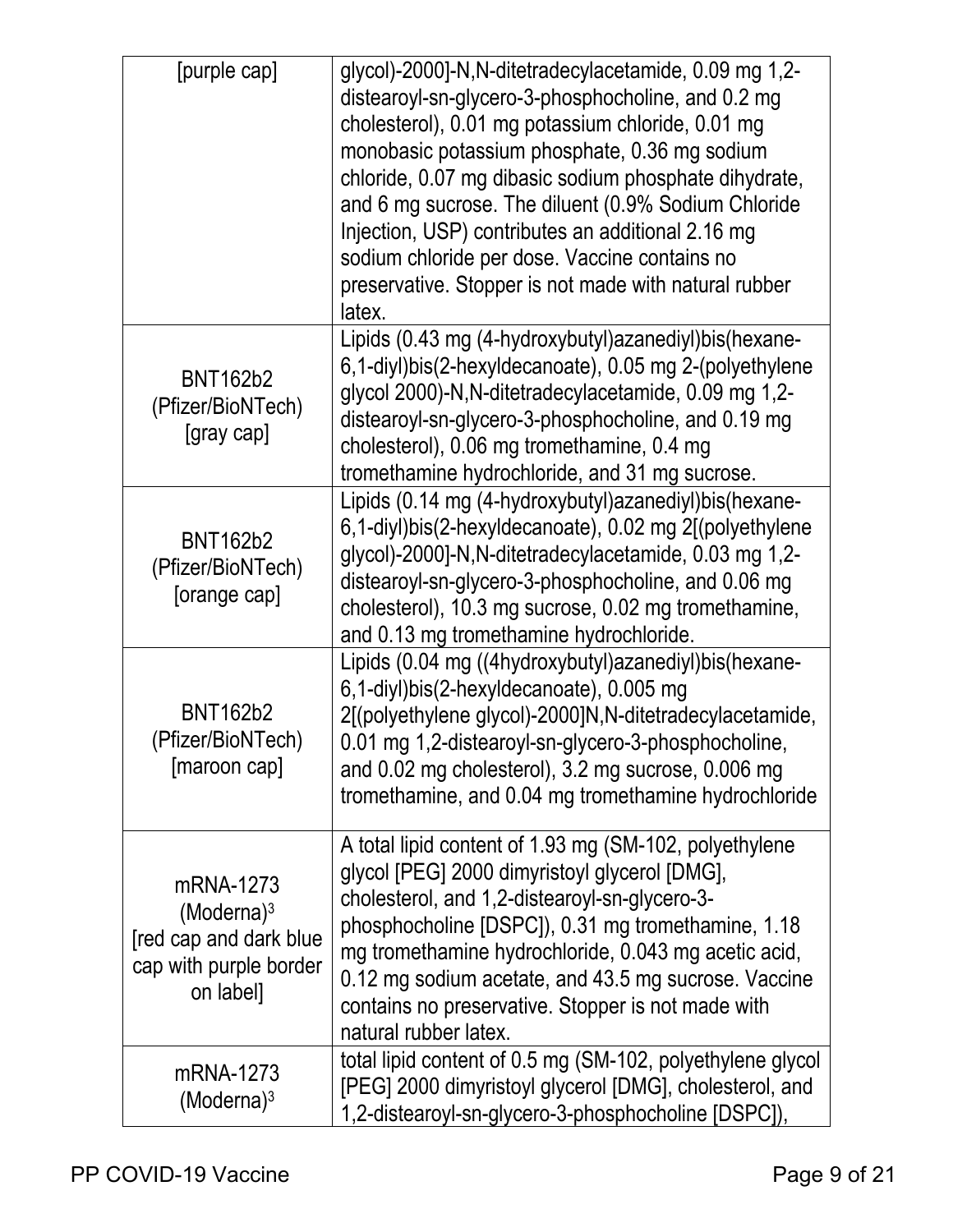| [dark blue cap with<br>magenta border on<br>label] | 0.13 mg tromethamine, 0.62 mg tromethamine<br>hydrochloride, 0.011 mg acetic acid,<br>0.049 mg sodium acetate trihydrate, and 21.8 mg<br>sucrose                                         |
|----------------------------------------------------|------------------------------------------------------------------------------------------------------------------------------------------------------------------------------------------|
| Ad26.COV2.S<br>(Janssen) <sup>4</sup>              | Citric acid monohydrate, trisodium citrate dihydrate,<br>ethanol, 2-hydroxypropyl-β-cyclodextrin (HBCD),<br>polysorbate 80, sodium chloride, sodium hydroxide, and<br>hydrochloric acid. |

## <span id="page-9-0"></span>**Warnings and precautions**<sup>2</sup>

- A. History of severe allergic reaction (e.g. anaphylaxis) to any other vaccine or injectable therapy (e.g. intravenous, intramuscular or subcutaneous).
- B. Persons who have a contraindication to additional doses of mRNA COVID-19 vaccines are considered to have a precaution to the Janssen Ad26.COV2.S vaccine. A single dose may be given in an appropriate setting under the supervision of a health care provider experienced in the management of severe allergic reactions. Consider referral to an allergist-immunologist.

This additional dose could be considered after a minimum interval of 28 days after the mRNA COVID-19 vaccine dose. Patients who receive this dose should be considered to have received a valid, single-dose Janssen vaccination—not a mixed vaccination series. See Appendix A for additional information.

- C. Moderate or severe acute illness.
- D. Reports of adverse events following use of the Janssen COVID-19 Vaccine under emergency use authorization suggest an increased risk of thrombosis involving the cerebral venous sinuses and other sites (including but not limited to the large blood vessels of the abdomen and the veins of the lower extremities) combined with thrombocytopenia and with onset of symptoms approximately one to two weeks after vaccination. Cases of thrombosis with thrombocytopenia (TTS) reported following administration of the Janssen COVID-19 vaccine have been reported in males and females, in a wide age range of individuals 18 years and older, with the highest reporting rate (approximately 1 case per 100,000 doses administered) in females ages 30–49 years; overall, approximately 15% of TTS cases have been fatal.

## <span id="page-9-1"></span>**Other considerations2**

A. Patients with known COVID-19 infection should wait until their symptoms have resolved and criteria have been met to discontinue isolation. Persons who have a history of COVID-19 disease should be vaccinated if otherwise indicated. If desired, persons with acute COVID-19 may wait up to 90 days to receive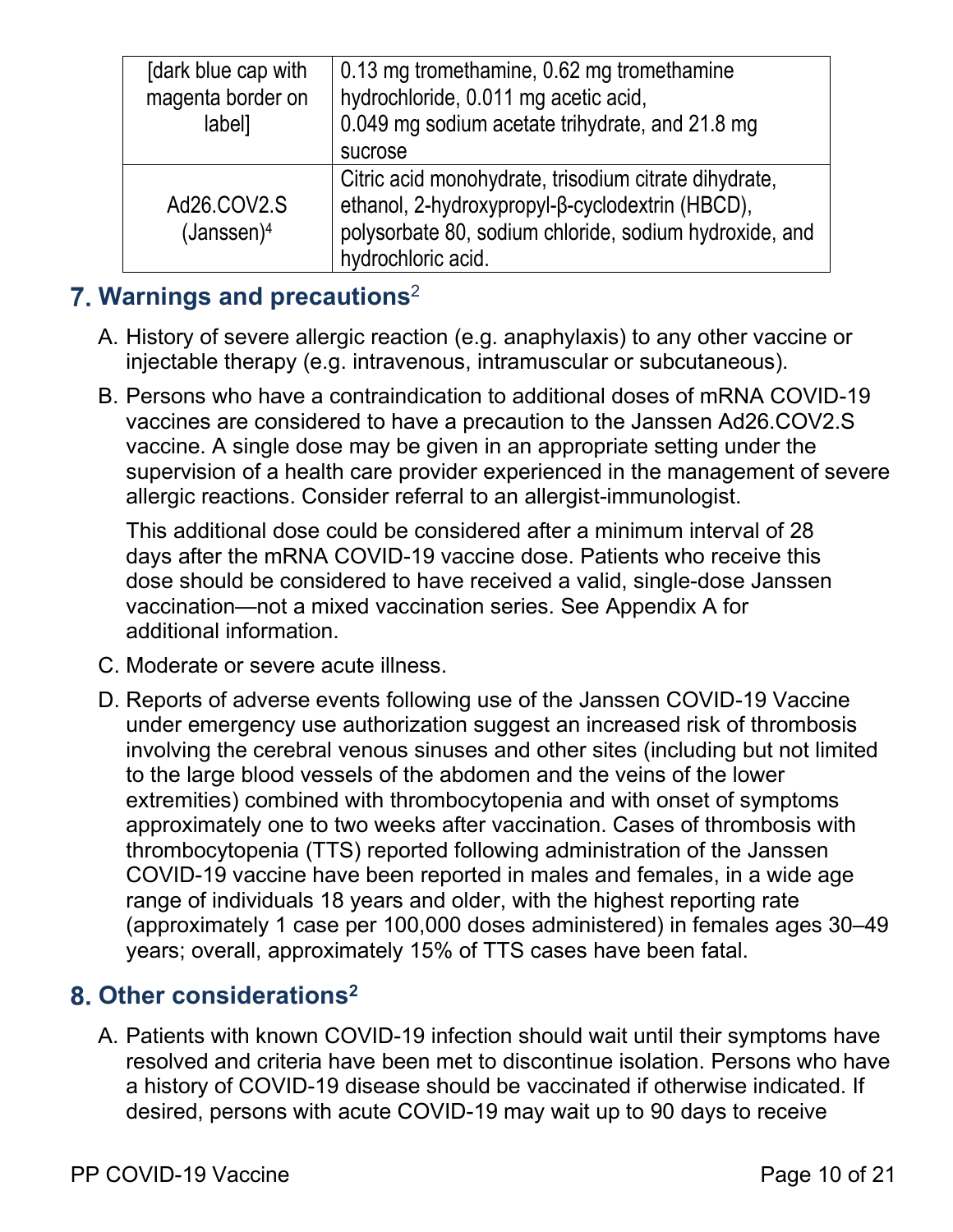vaccination, as reinfection within 90 days is uncommon. Viral testing to assess for acute SARS-CoV-2 infection or serologic testing to assess for prior infection solely for the purposes of vaccine decision-making is not recommended.

- B. Patients who received monoclonal antibodies or convalescent plasma during COVID-19 treatment may be vaccinated as soon as their symptoms have resolved.
- C. Patients with a known community or outpatient setting COVID-19 exposure should wait until the end of their quarantine period before seeking vaccination to avoid potentially exposing healthcare personnel.
- D. Patients who have been exposed to COVID-19 living in congregate settings, including long-term care, homeless shelters or correctional institutions, where exposure or transmission can occur repeatedly over a long period of time may be vaccinated without completing a quarantine period.
- E. COVID-19 vaccine may be administered concomitantly with other vaccines. There is no need to separate COVID-19 vaccine from other vaccinations by 2 weeks.
- F. CDC recommends that Pfizer vaccine for children aged 5–17 years of age with history of Multisystem Inflammatory Syndrome of Children (MIS-C) be delayed for 90 days after their diagnosis of MIS-C. Providers should inform patients that the risk of reinfection, and therefore the potential benefit from vaccination, may increase with time following initial infection.
- G. COVID-19 vaccination is recommended for all people of childbearing age, including people who are pregnant, breastfeeding, trying to get pregnant now, or might become pregnant in the future.
- H.Persons who are trying to become pregnant do not need to avoid pregnancy after receiving COVID-19 vaccine. There is no recommendation for routine pregnancy testing before receipt of a COVID-19 vaccine.
- I. Persons with underlying medical conditions who have no contraindications may receive COVID-19 vaccine.

## <span id="page-10-0"></span>**Side effects and adverse reactions**

| <b>Adverse Event (Pfizer<sup>1</sup> and Moderna<sup>3</sup>)</b>     | <b>Frequency</b>     |
|-----------------------------------------------------------------------|----------------------|
| Injection site events (pain at the injection site, redness, swelling) | Up to $93\%$         |
| Systemic events (fatigue, headache, muscle ache, joint pain)          | Up to $77\%$         |
| Fever                                                                 | Up to $16\%$         |
| Lymphadenopathy*                                                      | Up to $20\%$         |
| Serious adverse events                                                | Up to 1% (similar to |
|                                                                       | placebo group)       |
| <b>Adverse Event (Janssen4)</b>                                       | <b>Frequency</b>     |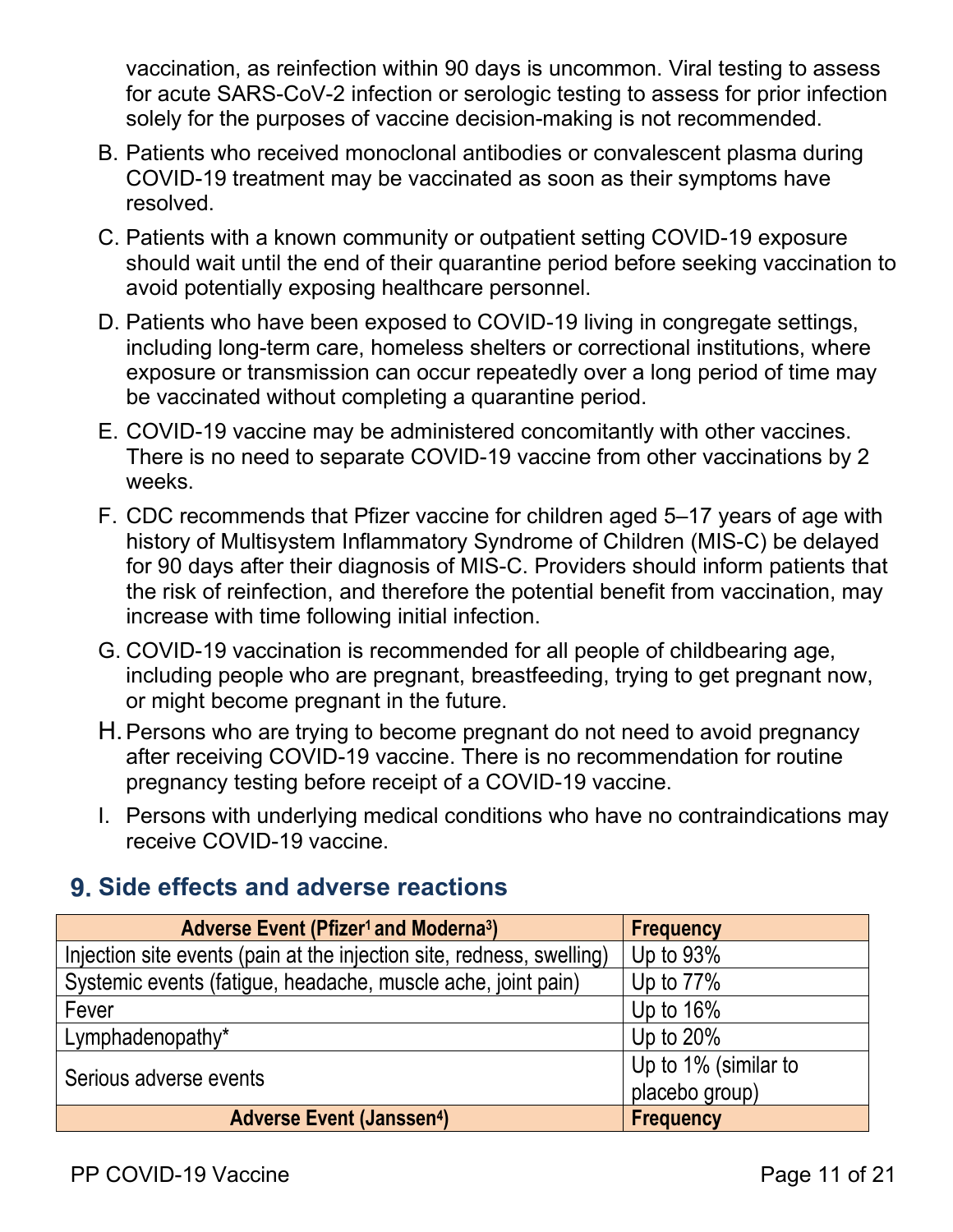| Injection site events (pain at the injection site, redness, swelling) | Up to $50\%$                                       |
|-----------------------------------------------------------------------|----------------------------------------------------|
| Systemic events (fatigue, headache, muscle ache, joint pain)          | Up to $55\%$                                       |
| Fever                                                                 | Up to $13\%$                                       |
| Serious adverse events                                                | Up to 2.3% (slightly higher<br>than placebo group) |

\*Lymph node swelling in the underarm is more common after the booster dose than after the initial series.<sup>2</sup>

## <span id="page-11-0"></span>**Storage and handling**

For COVID-19 vaccines only, all clinics and pharmacies with vaccine storage and handling concerns should contact the manufacturer directly.

| <b>Vaccine</b> | <b>Temp</b>                                                                          | <b>Storage Issues</b>                                                                                                                               | <b>Notes</b>                                                                                                                                                                                                                                                               |
|----------------|--------------------------------------------------------------------------------------|-----------------------------------------------------------------------------------------------------------------------------------------------------|----------------------------------------------------------------------------------------------------------------------------------------------------------------------------------------------------------------------------------------------------------------------------|
| Pfizer, 1,5    | -90 $^{\circ}$ to -60 $^{\circ}$ C                                                   | Vaccine is viable for 12<br>months from<br>manufacture date.                                                                                        | Regardless of storage<br>condition, Pfizer vaccines<br>should not be used after<br>12 months from the date<br>of manufacture printed<br>on the vial and cartons. <sup>7</sup>                                                                                              |
|                | $-25^\circ$ to $-15^\circ$ C<br>Adolescent/adult<br>formulation only<br>(purple cap) | Before mixing, vaccine<br>may be kept for up to 2<br>weeks.                                                                                         | Vials stored in the<br>freezer may be moved to<br>ultra-cold storage once.<br>The 2-week timeframe is<br>suspended once vials<br>are placed in ultra-cold<br>storage.<br>Vials stored in the<br>freezer may be stored in<br>the refrigerator for an<br>additional 31 days. |
|                | $2^\circ$ to $8^\circ$ C                                                             | Adolescent/adult<br>formulation (purple<br>cap): before mixing, the<br>vaccine may be stored in<br>the refrigerator for up to 1<br>month (31 days). |                                                                                                                                                                                                                                                                            |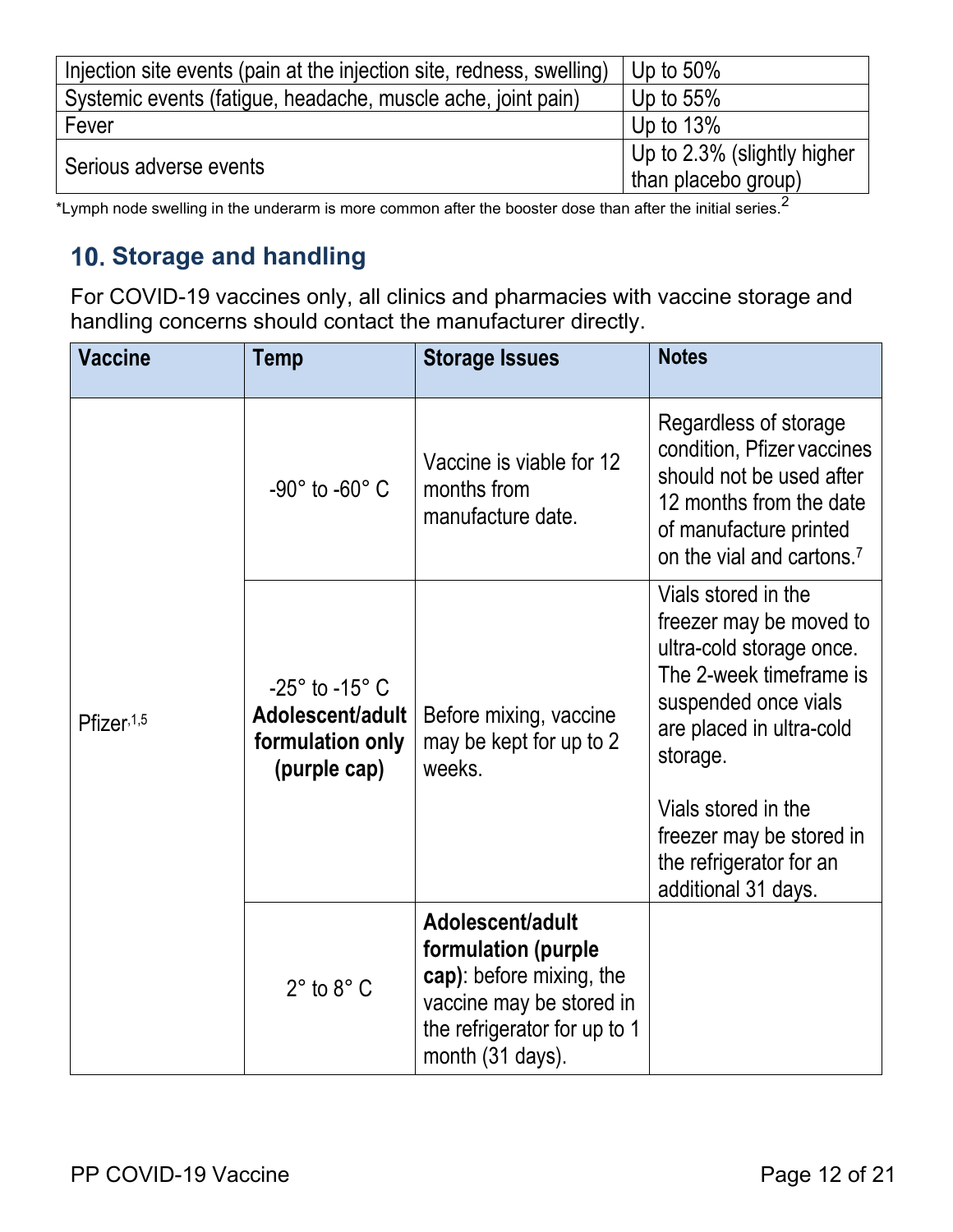|                      |                              | Adolescent/adult<br>formulation (gray cap):<br>before mixing, the<br>vaccine may be stored in<br>the refrigerator for up to<br>10 weeks                                                            |                                                                   |
|----------------------|------------------------------|----------------------------------------------------------------------------------------------------------------------------------------------------------------------------------------------------|-------------------------------------------------------------------|
|                      |                              | <b>Pediatric formulations</b><br>(orange and maroon<br>caps): before mixing, the<br>vaccine may be stored in<br>the refrigerator for up to<br>10 weeks.                                            |                                                                   |
|                      |                              | Adolescent/adult<br>formulation (purple<br>cap): once mixed,<br>vaccine may be held at<br>room temperature for up<br>to 6 hours.                                                                   |                                                                   |
|                      | Ambient<br>temperatures      | <b>Pediatric formulations</b><br>(orange and maroon<br>caps) or<br>Adolescent/adult<br>formulation (gray cap):<br>once mixed, vaccine may<br>be held at room<br>temperature for up to 12<br>hours. | Any unused vaccine<br>should be discarded.                        |
|                      | $-50^\circ$ to $-15^\circ$ C | Vaccine is viable until the<br>expiration date.                                                                                                                                                    | Once vial stopper has<br>been punctured, all                      |
| Moderna <sup>3</sup> | $2^\circ$ to $8^\circ$ C     | Vaccine is viable under<br>refrigeration for up to 30<br>days.                                                                                                                                     | doses must be used<br>within 12 hours.                            |
|                      | Ambient<br>temperatures      | Unpunctured vials of<br>vaccine viable for up to<br>24 hours at room<br>temperature.                                                                                                               | Do not refreeze once<br>thawed.<br>Protect vaccine from<br>light. |
| Janssen <sup>4</sup> | $2^\circ$ to $8^\circ$ C     | Vaccine is viable until the<br>expiration date.                                                                                                                                                    | Once vial stopper has<br>been punctured,                          |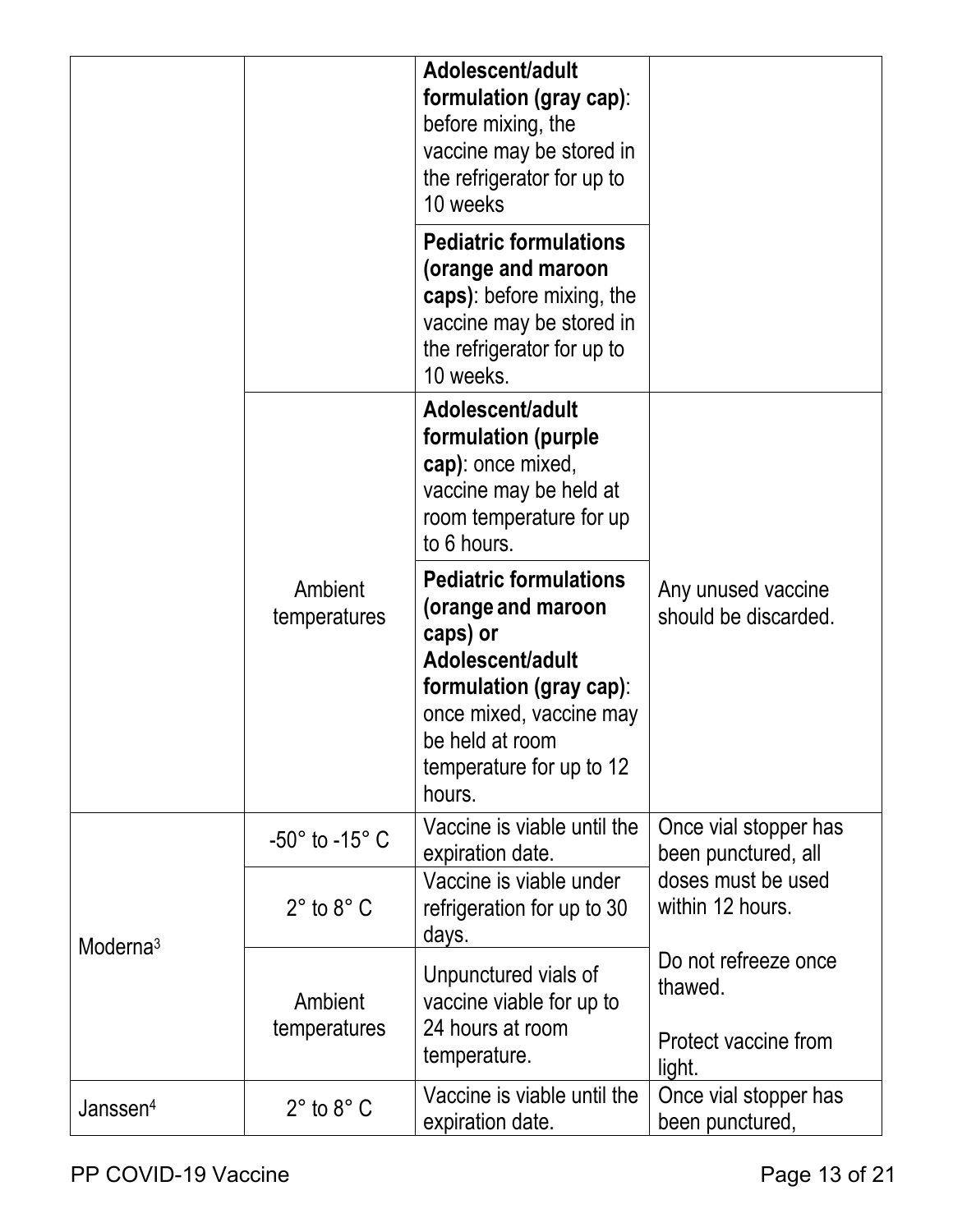| Ambient<br>temperatures | Unpunctured vials of<br>vaccine viable for up to<br>12 hours at room<br>temperature. | refrigerate remaining<br>doses for use within 6<br>hours. At room<br>temperature, remaining<br>doses must be used<br>within 2 hours. |
|-------------------------|--------------------------------------------------------------------------------------|--------------------------------------------------------------------------------------------------------------------------------------|
|                         |                                                                                      | Protect vaccine from<br>light.                                                                                                       |

## <span id="page-13-0"></span>**Adverse events reporting**

Report adverse events online to the Vaccine Adverse Events Reporting System (VAERS) at [https://vaers.hhs.gov/reportevent.html.](https://vaers.hhs.gov/reportevent.html)

VAERS Reporting Table:

[https://vaers.hhs.gov/docs/VAERS\\_Table\\_of\\_Reportable\\_Events\\_Following\\_Vaccina](https://vaers.hhs.gov/docs/VAERS_Table_of_Reportable_Events_Following_Vaccination.pdf) [tion.pdf](https://vaers.hhs.gov/docs/VAERS_Table_of_Reportable_Events_Following_Vaccination.pdf)

#### **Adverse events that must be reported under the Emergency Use Authorization**

- A. Vaccine administration errors, whether or not associated with an adverse event
- B. Serious adverse events, irrespective of attribution to vaccination
- C. Multisystem Inflammatory Syndrome
- <span id="page-13-1"></span>D. Cases of COVID-19 resulting in hospitalization or death

## **12. References**

- 1. Pfizer-BioNTech COVID-19 Vaccine, 12 years of age and older. Emergency use authorization (EUA) fact sheet and prescribing information, 17 Jun 2022, available at: [www.fda.gov/media/153713/download.](http://www.fda.gov/media/153713/download) Accessed 19 Jun 2022.
- 2. Interim clinical considerations for use of COVID-19 vaccines currently approved or authorized in the United States, 19 Jun 2022. Available at [www.cdc.gov/vaccines/covid-19/clinical-considerations/covid-19-vaccines](http://www.cdc.gov/vaccines/covid-19/clinical-considerations/covid-19-vaccines-us.html)[us.html.](http://www.cdc.gov/vaccines/covid-19/clinical-considerations/covid-19-vaccines-us.html) Accessed 19 Jun 2022.
- 3. Moderna. Package insert. January 2022. Available at: [www.fda.gov/media/155675/download.](http://www.fda.gov/media/155675/download) Accessed 19 Jun 2022 .
- 4. Janssen Biotech, Inc. Full emergency use authorization (EUA) prescribing information, 2021, 5 May 2022. Available at: [www.fda.gov/media/146304/download.](http://www.fda.gov/media/146304/download) Accessed 19 Jun 2022.
- 5. Pfizer-BioNTech COVID-19 Vaccine, 5–11 years of age. Emergency use authorization (EUA) fact sheet and prescribing information, 17 Jun 2022,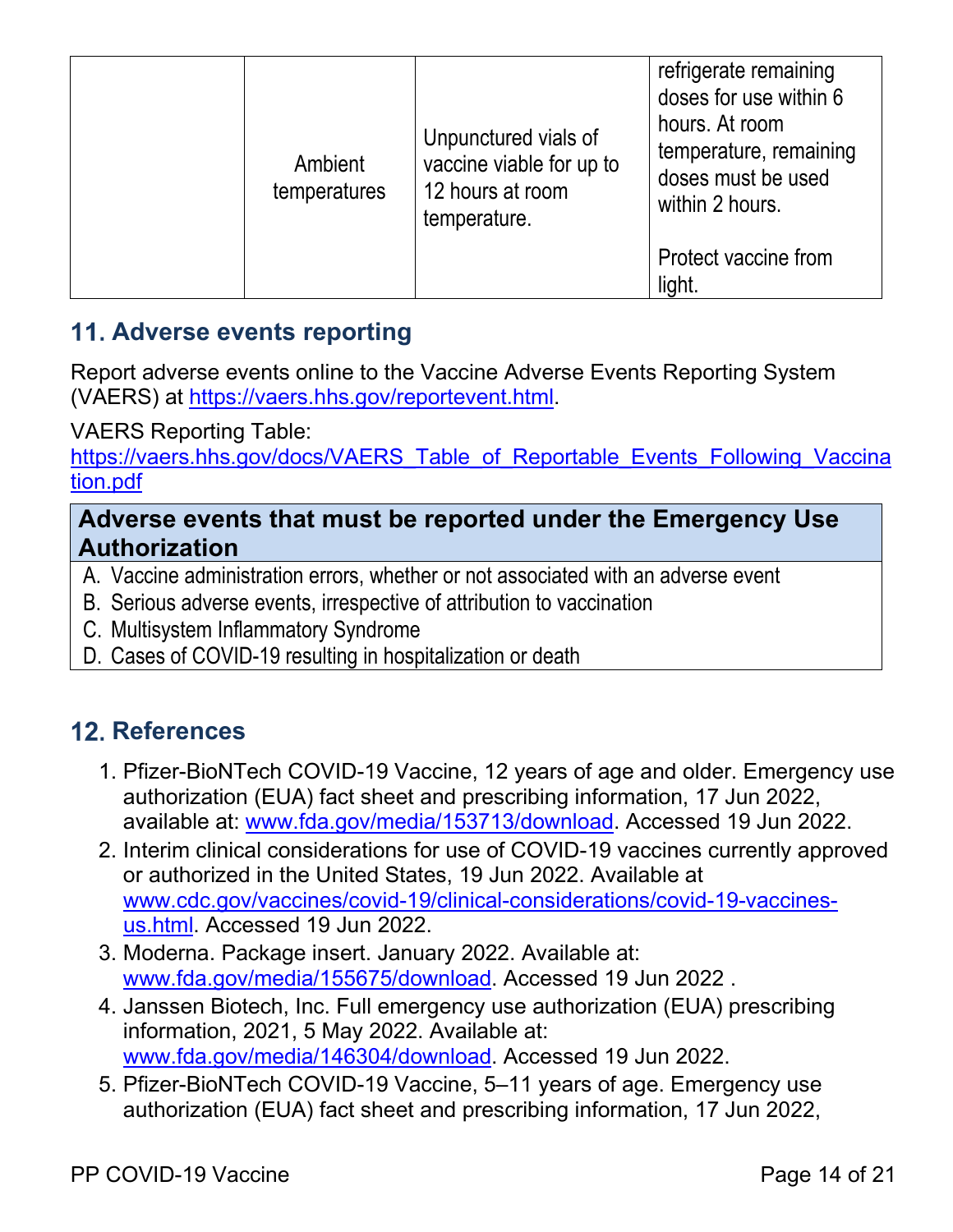available at: [www.fda.gov/media/153714/download.](https://www.fda.gov/media/153714/download) Accessed 19 Jun 2022.

- 6. Centers for Disease Control and Prevention. CDC Strengthens Recommendations and Expands Eligibility for COVID-19 Booster Shots. Available at: [www.cdc.gov/media/releases/2022/s0519-covid-booster](http://www.cdc.gov/media/releases/2022/s0519-covid-booster-acip.html.)[acip.html.A](http://www.cdc.gov/media/releases/2022/s0519-covid-booster-acip.html.)ccessed 19 Jun 2022.
- 7. Pfizer-BioNTech COVID-19 Vaccine, 6 months through 4 years of age, Emergency use authorization (EUA) fact sheet and prescribing information, 17 June 2022, available at [www.fda.gov/media/159312/download.](http://www.fda.gov/media/159312/download) Accessed 18 June 2022.
- 8. Moderna COVID-19 Vaccine, 6 months through 5 years of age, Emergency use authorization (EUA) fact sheet and prescribing information, 17 June 2022, available at: [www.fda.gov/media/159307/download.](http://www.fda.gov/media/159307/download) Accessed 18 June 2022.
- 9. Hall, Elisha. Interim Clinical Considerations Update for Pediatric Covid-19 Vaccines. Presented at June 18, 2022, Advisory Committee on Immunization Practices (ACIP) meeting and available at: [www.cdc.gov/vaccines/acip/meetings/downloads/slides-2022-06-17-18/04-](http://www.cdc.gov/vaccines/acip/meetings/downloads/slides-2022-06-17-18/04-COVID-Hall-508.pdf) [COVID-Hall-508.pdf.](http://www.cdc.gov/vaccines/acip/meetings/downloads/slides-2022-06-17-18/04-COVID-Hall-508.pdf) Accessed 18 June 2022.

To request this material in an alternative format (e.g., Braille) or to clarify any part of the above order, contact the Oregon Health Authority Immunization Program at 971- 673-0300 and 711 for TTY. For other questions, consult with the vaccine recipient's primary health care provider or a consulting physician.

Electronic copy of this immunization protocol is available at: [immunization protocols](https://www.oregon.gov/oha/ph/preventionwellness/vaccinesimmunization/immunizationproviderresources/pages/stdgordr.aspx) Electronic copy of this pharmacy protocol is available at: [pharmacy protocols](https://www.oregon.gov/oha/ph/preventionwellness/vaccinesimmunization/immunizationproviderresources/pages/pharmpro.aspx)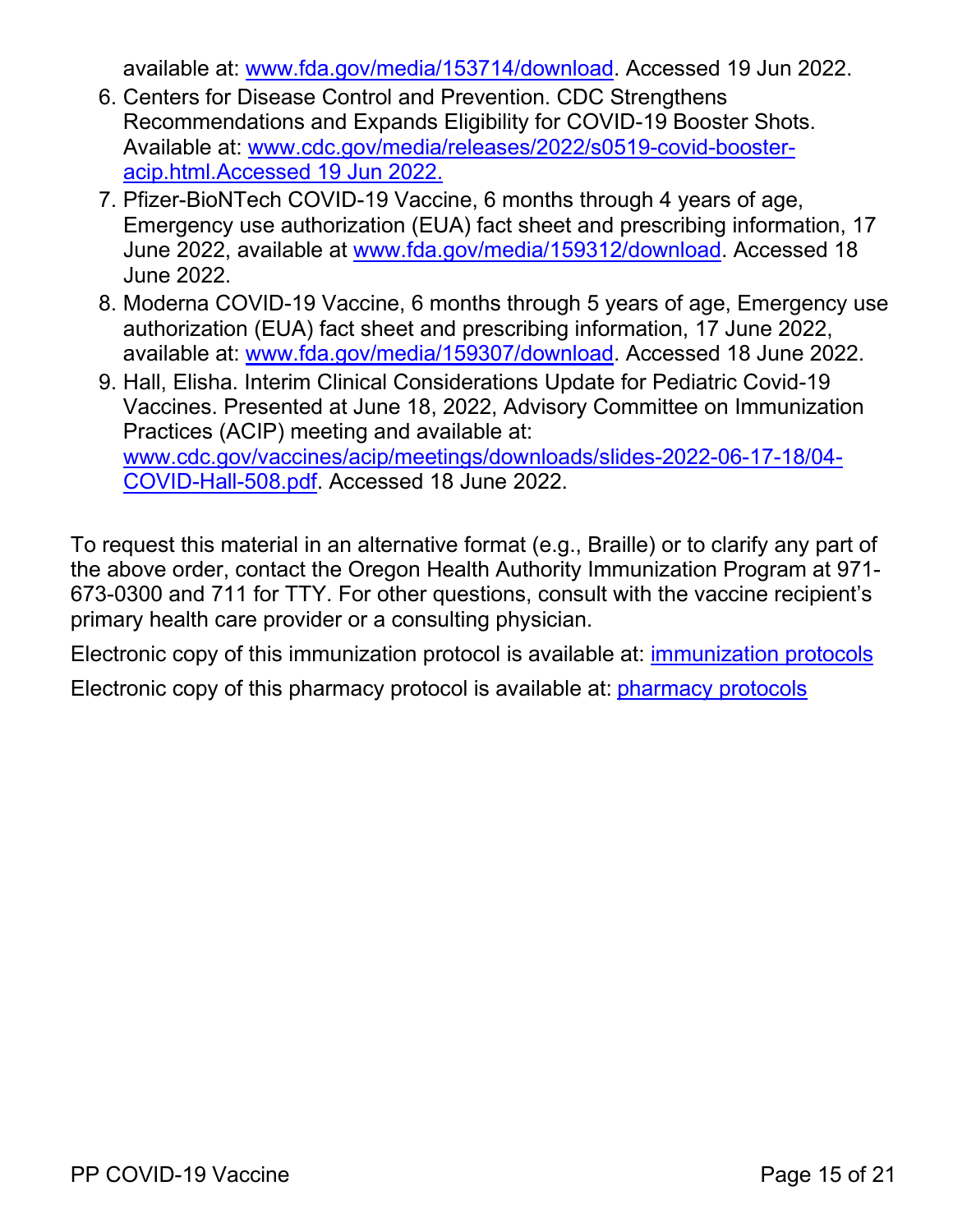# <span id="page-15-0"></span>13. Appendix A<sup>1</sup>

# Triage of persons presenting for COVID-19 vaccination:

| <b>CONTRAINDICATION TO</b><br><b>VACCINATION</b>                                                                                                                                                                                                                                           | PRECAUTION TO VACCINATION                                                                                                                                                                                                                                                                                                                                                     | <b>MAY PROCEED WITH</b><br><b>VACCINATION</b>                                                                                                                                                                                                                                                                       |
|--------------------------------------------------------------------------------------------------------------------------------------------------------------------------------------------------------------------------------------------------------------------------------------------|-------------------------------------------------------------------------------------------------------------------------------------------------------------------------------------------------------------------------------------------------------------------------------------------------------------------------------------------------------------------------------|---------------------------------------------------------------------------------------------------------------------------------------------------------------------------------------------------------------------------------------------------------------------------------------------------------------------|
| History of the following:<br>· Severe allergic reaction (e.g.,<br>anaphylaxis) after a previous<br>dose or to component of the<br>vaccinet<br>• Immediate allergic reaction*<br>of any severity after a previous<br>dose or known (diagnosed)<br>allergy to a component of the<br>vaccinet | Among people without a contraindication, a history of:<br>• Any immediate allergic reaction* to other vaccines or<br>injectable therapies#<br>Note: people with a contraindication to mRNA COVID-19<br>vaccines have a precaution to Janssen COVID-19 vaccine,<br>and vice versa. See footnote for additional information on<br>additional measures to take in these people.# | Among people without<br>a contraindication or<br>precaution, a history of:<br>• Allergy to oral<br>medications<br>(including the oral<br>equivalent of an<br>injectable<br>medication)<br>• History of food,<br>pet, insect, venom,<br>environmental.<br>latex, etc., allergies<br>• Family history of<br>allergies |
| <b>Actions:</b><br>• Do not vaccinate.<br>• Consider referral to allergist-<br>immunologist.<br>$\bullet$ Consider other vaccine<br>alternative. <sup>+</sup>                                                                                                                              | <b>Actions:</b><br>• Risk assessment<br>• Consider referral to allergist-immunologist<br>• 30-minute observation period if vaccinated                                                                                                                                                                                                                                         | <b>Actions:</b><br>• 30-minute<br>observation<br>period: people<br>with history of<br>anaphylaxis (due<br>to any cause)<br>• 15-minute<br>observation<br>period: all other<br>people                                                                                                                                |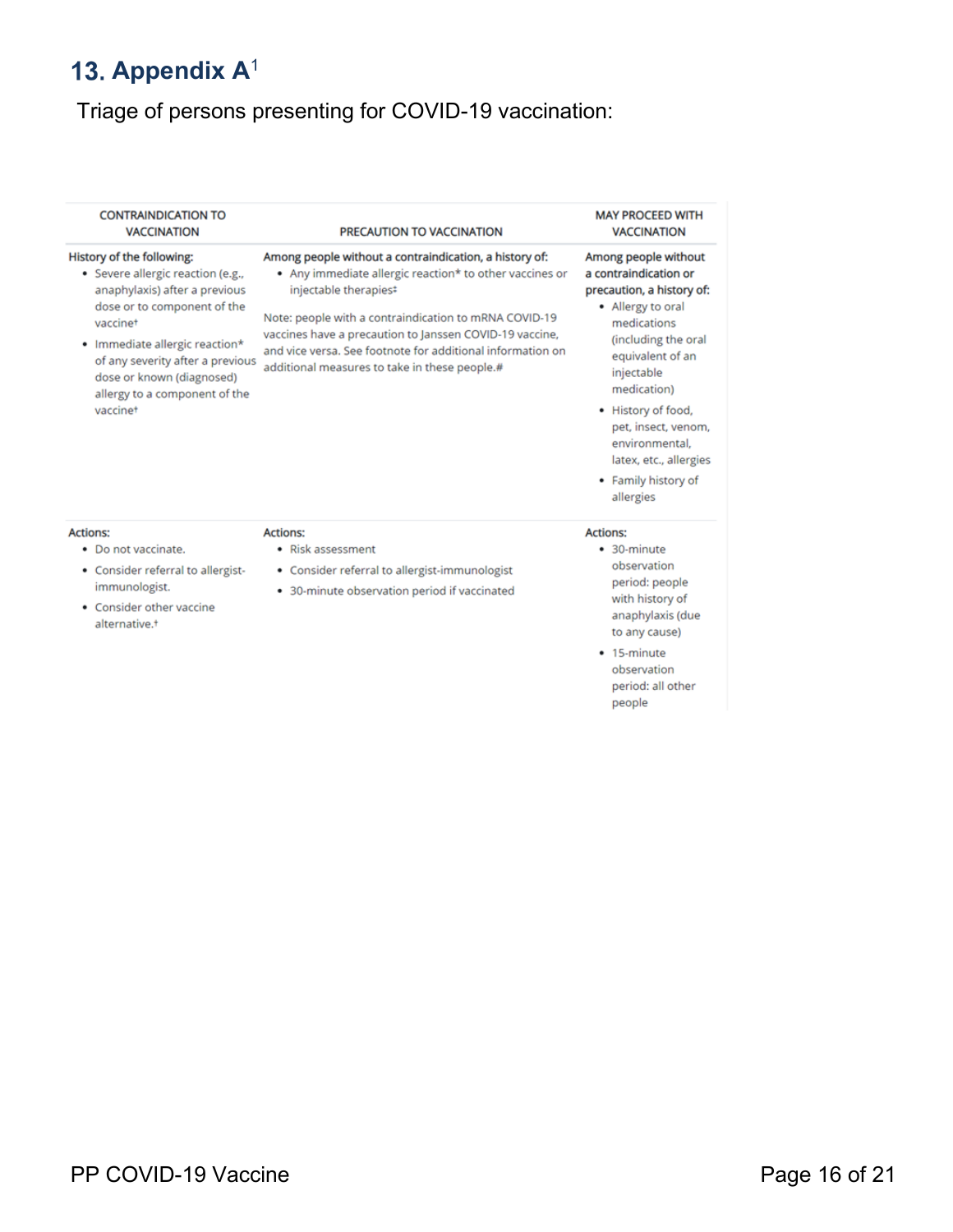## <span id="page-16-0"></span>**14. Appendix B**

In patients who experience post-vaccination symptoms, determining the etiology (including allergic reaction, vasovagal reaction, or vaccine side effects) is important to determine whether a person can receive additional doses of the vaccine (including the second dose of an mRNA COVID-19 vaccine). The following table of signs and symptoms is meant to serve as a resource but might not be exhaustive, and patients might not have all signs or symptoms. Providers should use their clinical judgement when assessing patients to determine the diagnosis and management.

| <b>Characteristic</b>                                                                                  | <b>Allergic reactions</b><br>(including anaphylaxis)                                                                         | <b>Vasovagal reaction</b>                                                                                                                                                                                          | <b>Vaccine side</b><br>effects (local and<br>systemic)                                                   |  |
|--------------------------------------------------------------------------------------------------------|------------------------------------------------------------------------------------------------------------------------------|--------------------------------------------------------------------------------------------------------------------------------------------------------------------------------------------------------------------|----------------------------------------------------------------------------------------------------------|--|
| Timing after<br>vaccination                                                                            | Most occur within 15-<br>30 minutes of<br>vaccination                                                                        | Most occur within 15 minutes                                                                                                                                                                                       | Median of 1 to 3<br>days after<br>vaccination (with<br>most occurring the<br>day after<br>vaccination)   |  |
| Signs and symptoms                                                                                     |                                                                                                                              |                                                                                                                                                                                                                    |                                                                                                          |  |
| Constitutional                                                                                         | Feeling of impending<br>doom                                                                                                 | Feeling warm or cold                                                                                                                                                                                               | Fever, chills,<br>fatigue                                                                                |  |
| Cutaneous                                                                                              | Skin symptoms<br>present in ~90% of<br>people with<br>anaphylaxis, including<br>pruritus, urticaria,<br>flushing, angioedema | Pallor, diaphoresis, clammy skin, sensation<br>of facial warmth                                                                                                                                                    | Pain, erythema, or<br>swelling at<br>injection site;<br>lymphadenopathy<br>in same arm as<br>vaccination |  |
| Neurologic                                                                                             | Confusion,<br>disorientation,<br>dizziness.<br>lightheadedness,<br>weakness, loss of<br>consciousness                        | Dizziness, lightheadedness, syncope (often<br>after prodromal symptoms for a few<br>seconds or minutes), weakness, changes in<br>vision (such as spots of flickering lights,<br>tunnel vision), changes in hearing | Headache                                                                                                 |  |
| Respiratory                                                                                            | Shortness of breath,<br>wheezing,<br>bronchospasm, stridor,<br>hypoxia                                                       | Variable; if accompanied by anxiety, might<br>have an elevated respiratory rate                                                                                                                                    | N/A                                                                                                      |  |
| Cardiovascular                                                                                         | Hypotension,<br>tachycardia                                                                                                  | Variable; might have hypotension or<br>bradycardia during syncopal event                                                                                                                                           | N/A                                                                                                      |  |
| Gastrointestinal                                                                                       | Nausea, vomiting,<br>abdominal cramps,<br>diarrhea                                                                           | Nausea, vomiting                                                                                                                                                                                                   | Vomiting or<br>diarrhea might<br>occur                                                                   |  |
| Musculoskeletal                                                                                        | N/A                                                                                                                          | N/A                                                                                                                                                                                                                | Myalgia, arthralgia                                                                                      |  |
| Vaccine and clinical management recommendations                                                        |                                                                                                                              |                                                                                                                                                                                                                    |                                                                                                          |  |
| If vaccinated with<br>mRNA COVID-19<br>vaccine as first dose.<br>recommended to<br>receive second mRNA | <b>No</b>                                                                                                                    | Yes                                                                                                                                                                                                                | Yes                                                                                                      |  |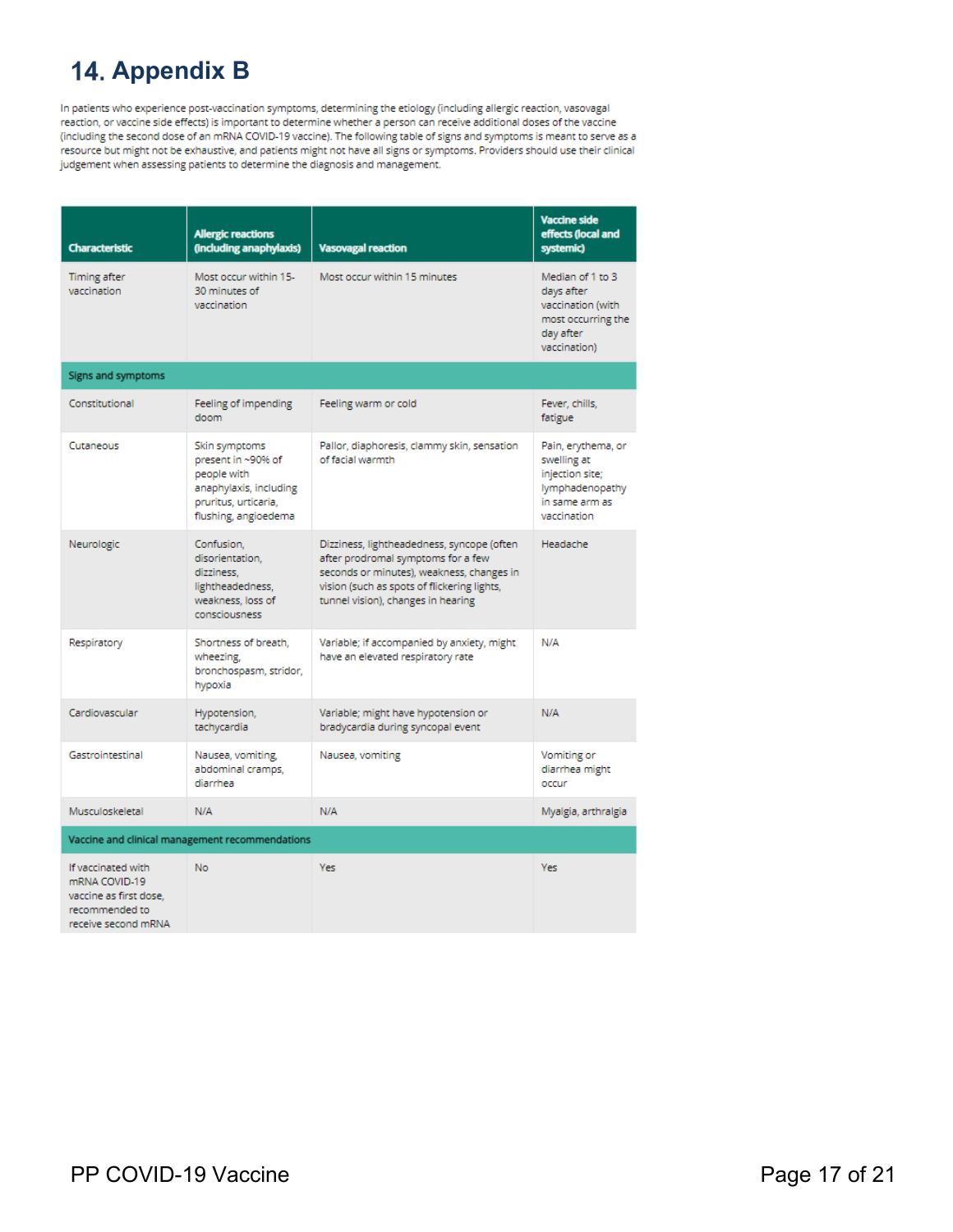## <span id="page-17-0"></span>**Appendix C2**

#### **People vaccinated outside the United States**

People who were vaccinated outside the United States with a currently FDAapproved or FDA-authorized COVID-19 vaccine:

- If they received all the recommended doses of a single dose or 2-dose primary COVID-19 vaccine series, they are considered fully vaccinated.
- If they received the first dose of a 2-dose mRNA COVID-19 vaccine series, they do not need to restart the vaccine series in the United States. They should receive the second dose as close to the recommended time as possible and are considered fully vaccinated upon completion of the 2-dose primary series. This also applies to people who were vaccinated in countries where only a single mRNA dose is administered; they are not considered fully vaccinated in the United States until after completion of the 2-dose series.
- People who are moderately or severely immunocompromised and were vaccinated with a 2-dose mRNA COVID-19 vaccine primary series or a single dose of Janssen vaccine should receive an additional primary dose of an mRNA vaccine ≥28 days after the previous dose.

People who completed all the recommended doses of an WHO-EUL COVID-19 vaccine not approved or authorized by FDA, or people who completed a mix and match series composed of any combination of FDA-approved, FDA-authorized, or WHO-EUL COVID-19 vaccines:

- Are considered fully vaccinated.
- Under the EUI, people aged ≥5 years who are moderately or severely immunocompromised should receive an additional primary dose of an mRNA vaccine at least 28 days after receiving the second vaccine dose of their primary series. Only Pfizer-BioNTech COVID-19 vaccine may be used in children <18 years of age.
- Under the EUI, people aged ≥12 years (including people who are moderately or severely immunocompromised who received an additional primary dose) are eligible to receive a single booster dose of mRNA COVID-19 vaccine at least 5 months after completing their primary series. The interval may be shortened to 3 months for people who are immunocompromised.

People who received only the first dose of a multidose WHO-EUL COVID-19 primary series that is not FDA-approved or FDA-authorized, or who received all or some of the recommended doses of a COVID-19 vaccine primary series that is not listed for emergency use by WHO:

• Should be offered primary vaccination with an FDA-approved or FDAauthorized COVID-19 vaccine, with a minimum interval of at least 28 days since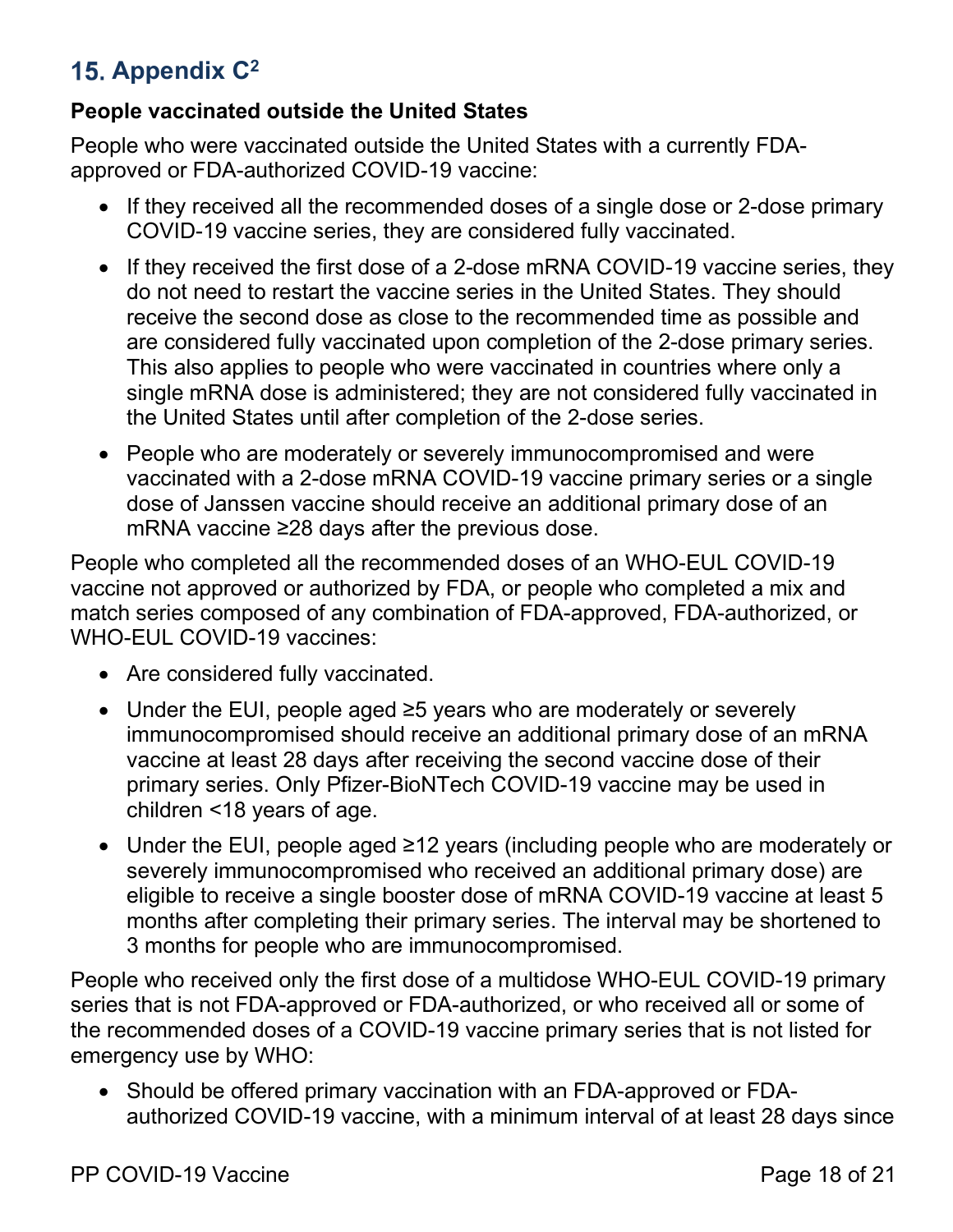receipt of the last dose of a non-FDA-approved/authorized vaccine. mRNA vaccines are preferred.

• After completion of primary vaccination with an FDA-approved or FDAauthorized COVID-19 vaccine, these individuals are considered fully vaccinated, and are not recommended to receive an additional primary or booster dose at this time.

#### **People vaccinated as part of a clinical trial in the United States**

Participants in clinical trials within or outside the United States who received all of the recommended "active" (not placebo) primary series doses of a WHO-EUL COVID-19 vaccine that is not FDA-approved or FDA-authorized or a vaccine that is not listed for emergency use by WHO but for which a U.S. data and safety monitoring board or equivalent has independently confirmed efficacy (i.e., Novavax COVID-19 vaccine, Moderna COVID-19 vaccine in children aged 6-17 years):

- Are considered fully vaccinated.
- Unless they have received or plan to receive an additional dose through a clinical trial, under EUI, people who are moderately or severely immunocompromised clinical trial participants aged ≥5 years should receive an additional primary dose of a mRNA COVID-19 vaccine at least 28 days after receiving the second vaccine dose of their primary series. Only Pfizer-BioNTech COVID-19 vaccine may be used in children <18 years of age.
- Unless they have received or plan to receive a booster dose through a clinical trial, under EUI, clinical trial participants aged ≥12 years (including moderately or severely immunocompromised people who received an additional primary dose) are eligible to receive a single booster dose of mRNA COVID-19 vaccine at least 5 months after completing their primary series. The interval may be reduced to 3 months for people who are immunocompromised. Only Pfizer-BioNTech COVID-19 vaccine may be used in children <18 years of age.
- If clinical trial participants have questions about whether they should receive an additional and/or booster dose outside of the clinical trial, they should consult with their healthcare provider.

Clinical trial participants who did not receive all of the recommended doses, or who received other vaccines not listed above, should consult with their healthcare provider to determine if they should receive an FDA-approved or FDA-authorized COVID-19 vaccine series.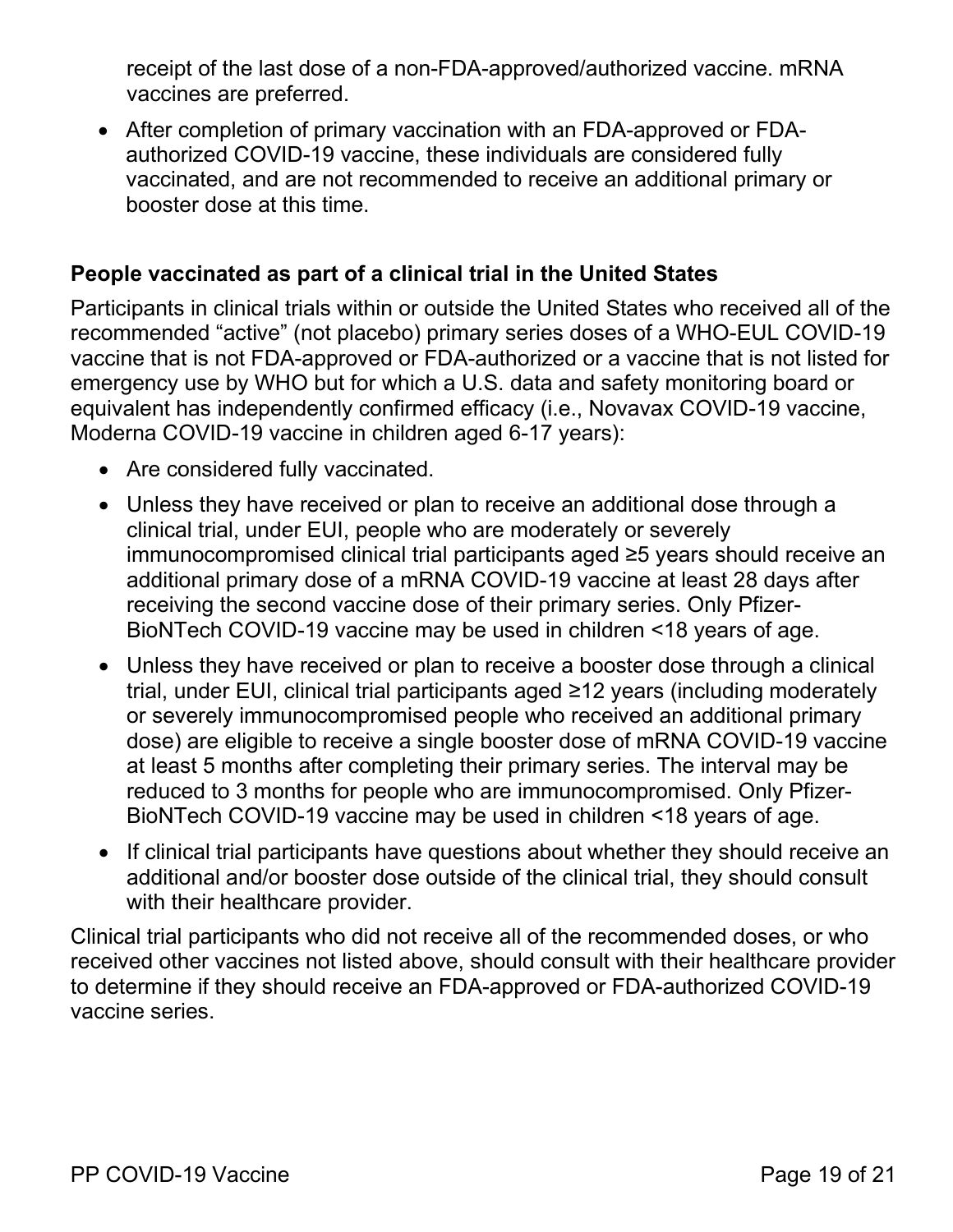## <span id="page-19-0"></span>**16. Appendix D**

Minor Consent

- Under Oregon law (ORS 109.640) minors 15 and older have the legal authority to consent to medical treatment, including vaccinations, provided by a physician, physician assistant, naturopath, nurse practitioner, dentist or optometrist, or other professionals operating under the license of, or at the direction of, these providers. Parent or guardian consent cannot be required. OAR 333-003-5000. A sample consent form for minors age 12 to 14 can be found under Forms at [https://www.oregon.gov/oha/PH/PREVENTIONWELLNESS/VACCINESIMMU](https://www.oregon.gov/oha/PH/PREVENTIONWELLNESS/VACCINESIMMUNIZATION/IMMUNIZATIONPROVIDERRESOURCES/Pages/COVIDvaccine.aspx) [NIZATION/IMMUNIZATIONPROVIDERRESOURCES/Pages/COVIDvaccine.a](https://www.oregon.gov/oha/PH/PREVENTIONWELLNESS/VACCINESIMMUNIZATION/IMMUNIZATIONPROVIDERRESOURCES/Pages/COVIDvaccine.aspx)
	- [spx.](https://www.oregon.gov/oha/PH/PREVENTIONWELLNESS/VACCINESIMMUNIZATION/IMMUNIZATIONPROVIDERRESOURCES/Pages/COVIDvaccine.aspx)
- Most locations where COVID-19 vaccinations are provided have oversight by a medical provider on this list and therefore minors 15 and older can consent to vaccination. *OHA prohibits a provider listed above, or anyone operating under the license of or at the direction of these providers, from requiring parental consent for a minor 15 or older, if that minor is exercising their right to consent to vaccination***.** A provider may, but is not required to, inform a parent or guardian about the vaccination (ORS 109.650).